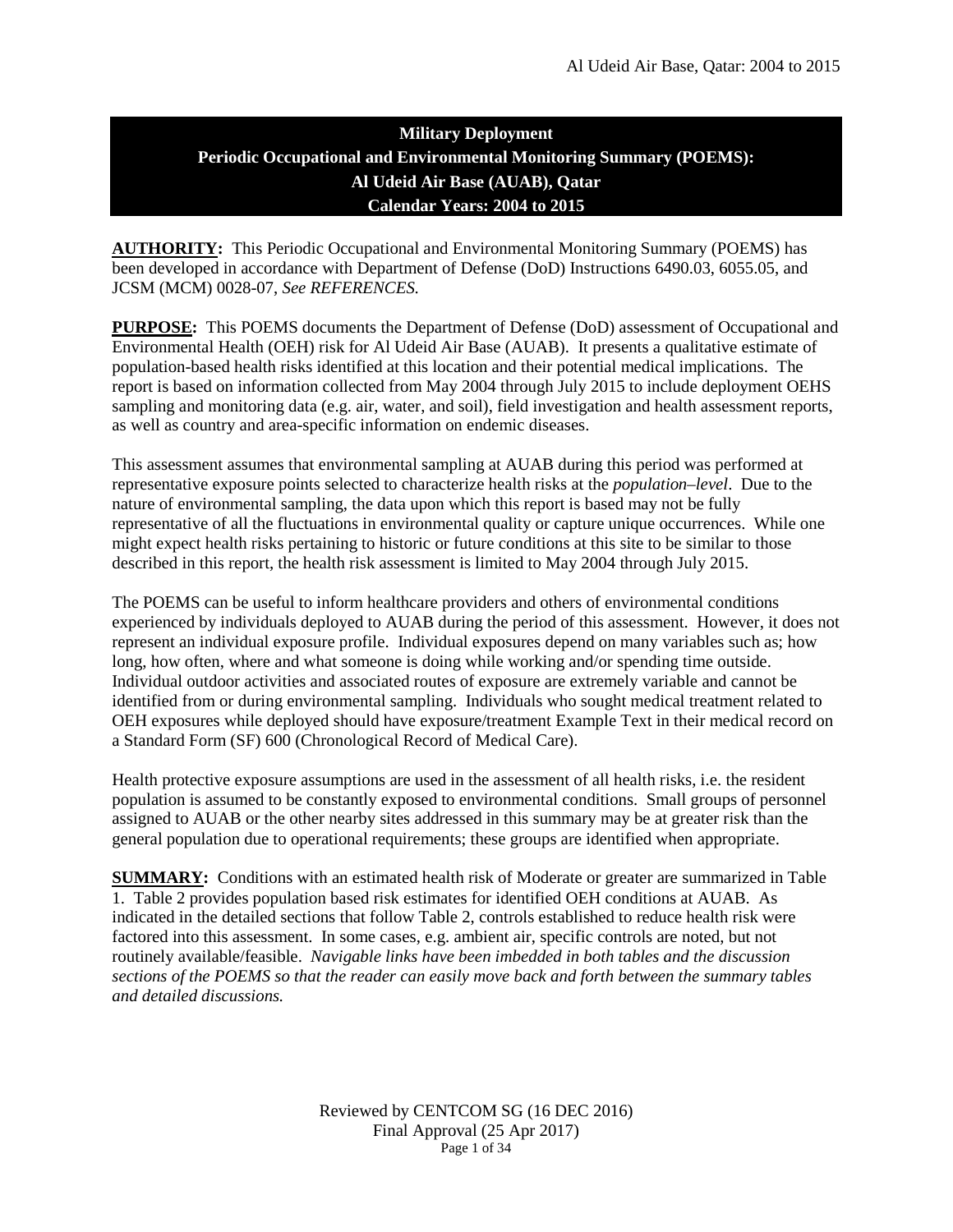### **POEMS Table 1: Summary of Occupational and Environmental Conditions with MODERATE or Greater Health Risk**

*Short-term health risks & medical implications:*

The following may have caused acute health effects in some individuals *during deployment* at AUAB and other military facilities in the immediate vicinity.

Heat injury: The short-term health risk of heat injury for non-acclimatized individuals (i.e. on site less than four weeks) and those with underlying health conditions was **moderate**. For all other individuals the risk was **low**.

Animal Contact: The short-term health risk for Q-fever is estimated to be **moderate**. Precautions can be taken to mitigate this health risk, such as Standard Preventive Medicine measures, as well as COCOM policy, which generally prohibit contact with, adoption, or feeding of feral animals. However, the short-term mitigated health risk is also estimated to be **moderate**.

Arthropod Vector Borne: The short-term risk for sandfly fever, West Nile fever, Crimean-Congo hemorrhagic fever, rickettsioses (tick-borne spotted fever group and murine typhus) and Sindbis is **moderate**. Typical presentation of sandfly fever include symptoms of fever, frontal headache, lethargy, malaise, retro-orbital pain, conjunctivitis, photophobia, nick rigidity, low back pain, myalgia, meningitis, encephalitis, and confusion. West Nile fever presents no symptoms in 70-80% of infected individuals. Individuals who exhibit symptoms may present with cyclic fevers, headaches, body aches, joint pains, vomiting, diarrhea or rash. Crimean-Congo hemorrhagic fever typically presents as sudden onset of headaches, high fever, back pain, joint pain, stomach pain and vomiting; jaundice, hemorrhage and disseminated intravascular coagulation typically follow. Rickettsiosis typically presents with symptoms of fever, headache, fatigue, muscle aches, and may include eschar, and maculopapular rash. Typical presentation of Sindbis includes symptoms of fever, joint pain, rash and malaise.

Water contact: The occurrence of flooding after heavy rainfall can facilitate the spread of leptospirosis already present in the soil. The shortterm unmitigated health risk for this is estimated to **moderate**. Precautions can be taken to mitigate this health risk, such as avoidance of fresh water sources, such as puddles/ standing water, drainage areas, etc. and treatment (primarily chlorination) of non-drinking water (water used for bathing, cooking, etc.), however, the short-term mitigated health risk is also estimated to be **moderate**.

#### *Long-term health risks & medical implications:*

The following may be associated with long term health effects in some individuals who deployed to AUAB and other military facilities in the immediate vicinity.

Inhalation of dust: Fine particulate matter less than 2.5 micrometers in diameter  $(PM_{2.5})$  are present in the air in AUAB at moderate concentrations based on sample data collected. The long-term risk related to exposure to  $PM_2$ , was **moderate** from 2006-2007. Individuals who routinely worked outdoors during this period and inhaled  $PM<sub>25</sub>$  at levels present at the base may have developed health conditions such as chronic bronchitis, reduced lung function and asthma. Individuals with a history of asthma or pre-existing cardiopulmonary disease are likely at greater risk. There are no specific recommended post-deployment medical surveillance evaluations for individuals with particulate exposures. Providers should consider individual health status (e.g., any underlying conditions/susceptibilities) and unique individual OEH exposures (i.e. welding fumes) when addressing individual concerns. Although short-term effects from exposure to dust should have resolved post-development, providers should consider the relationship between potential deployment exposures and current complaints.

> Reviewed by CENTCOM SG (16 DEC 2016) Final Approval (25 Apr 2017) Page 2 of 34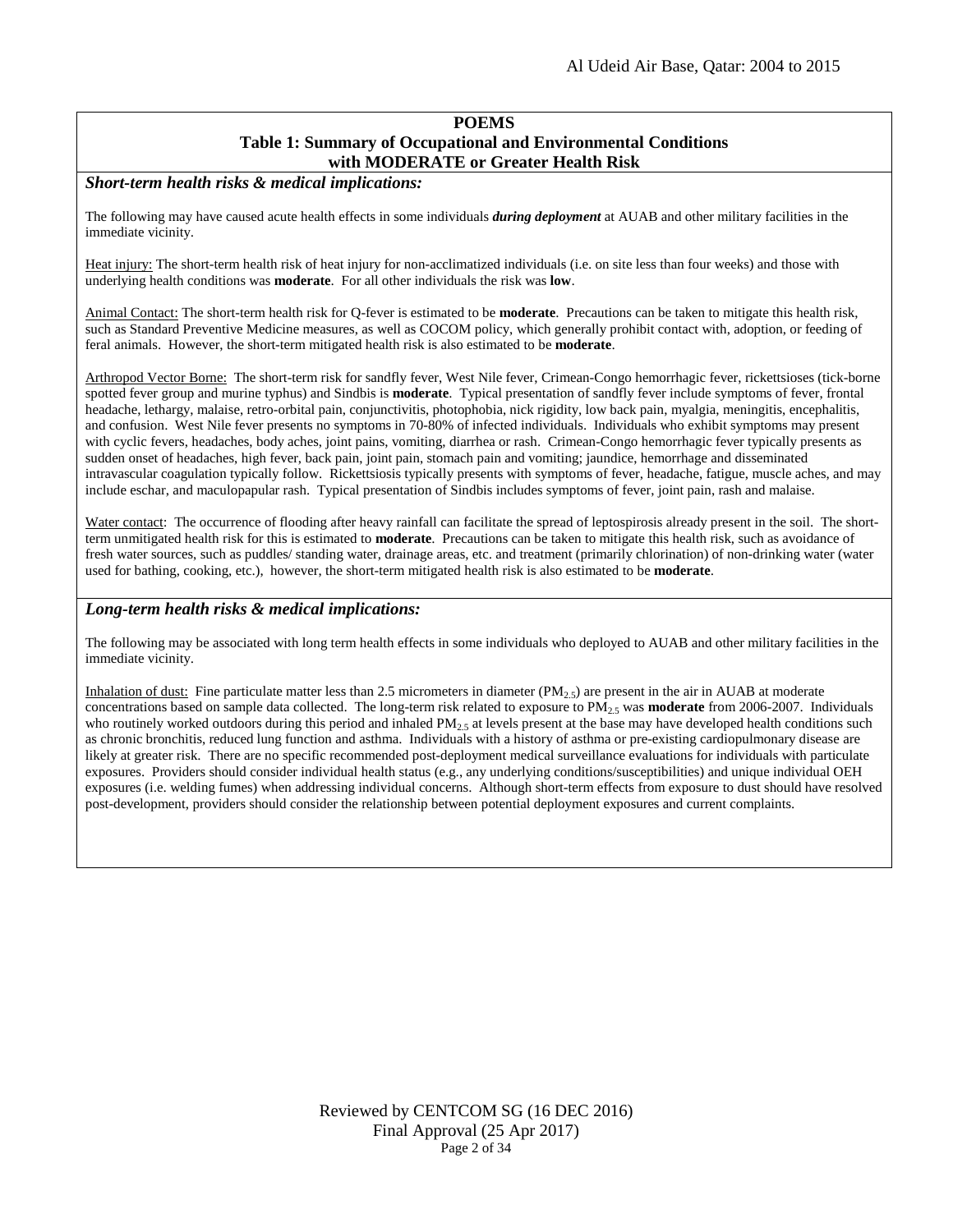| Table 2: Population-Based Health Risk Estimates - AUAB, Qatar <sup>1-5</sup>                           |                                                                                                                                                                                                                                                                                                                                                                                                                                                                                                                                                                                                                                                                                                                                                                                                                                 |                                                                                                                                                                                      |                                                                                                                                                                                                                                                                       |
|--------------------------------------------------------------------------------------------------------|---------------------------------------------------------------------------------------------------------------------------------------------------------------------------------------------------------------------------------------------------------------------------------------------------------------------------------------------------------------------------------------------------------------------------------------------------------------------------------------------------------------------------------------------------------------------------------------------------------------------------------------------------------------------------------------------------------------------------------------------------------------------------------------------------------------------------------|--------------------------------------------------------------------------------------------------------------------------------------------------------------------------------------|-----------------------------------------------------------------------------------------------------------------------------------------------------------------------------------------------------------------------------------------------------------------------|
| <b>Source of Identified</b><br>Health $Risk3$                                                          | Unmitigated Health Risk Estimate <sup>4</sup>                                                                                                                                                                                                                                                                                                                                                                                                                                                                                                                                                                                                                                                                                                                                                                                   | <b>Control Measures</b><br>Implemented <sup>5</sup>                                                                                                                                  | <b>Residual Health Risk Estimate<sup>4</sup></b>                                                                                                                                                                                                                      |
| Air                                                                                                    |                                                                                                                                                                                                                                                                                                                                                                                                                                                                                                                                                                                                                                                                                                                                                                                                                                 |                                                                                                                                                                                      |                                                                                                                                                                                                                                                                       |
| Particulate matter less than<br>10 microns in diameter<br>$(PM_{10})$<br>(see paragraph $2.3$ )        | Short-term: Low-High (as per risk<br>assessment of the data) Daily levels<br>vary, acute health effects (e.g., upper<br>respiratory tract irritation) more<br>pronounced during peak days. More<br>serious effects are possible in<br>susceptible persons (e.g., those with<br>asthma/existing respiratory diseases).                                                                                                                                                                                                                                                                                                                                                                                                                                                                                                           | Typical or known control<br>measures within COCOM such<br>as following:<br>Most personnel live and work<br>in air conditioned buildings or<br>tents.<br>For those not working in air | For particulate matter (PM),<br>control measures have limited<br>efficacy. Thus, the residual risk<br>may be similar or identical to<br>unmitigated risk.                                                                                                             |
|                                                                                                        | Long-term: Health guidelines not<br>defined                                                                                                                                                                                                                                                                                                                                                                                                                                                                                                                                                                                                                                                                                                                                                                                     | condition spaces, minimize<br>time outdoors, and keep doors<br>or tent flaps closed.<br>Use of water for dust control on<br>unpaved roads and work areas.                            | Long-term: Health guidelines<br>not defined                                                                                                                                                                                                                           |
|                                                                                                        | Short-term: Data exist from 2004-<br>2008 upon which to base a health risk<br>assessment. From 2004-2008, the<br>health risk associated with typical<br>PM <sub>2.5</sub> exposures was Low-Moderate.<br>The majority of the time, acute health<br>effects such as eye, nose, or throat<br>irritation from exposure was<br>anticipated to have occurred. Mild<br>acute (short-term) health effects were<br>possible for those individuals who<br>spent much of their time outdoors.<br>Existing medical conditions (e.g.,<br>asthma or respiratory diseases) may be<br>exacerbated.                                                                                                                                                                                                                                             |                                                                                                                                                                                      | Short-term: Low-Moderate<br>For particulate matter (PM),<br>control measures have limited<br>efficacy. Thus, the residual risk<br>may be similar or identical to<br>unmitigated risk).                                                                                |
| Particulate matter less than<br>2.5 microns in diameter<br>(PM <sub>2.5</sub> )<br>(see paragraph 2.4) | Long-term: Insufficient data exist from<br>2004-2008 upon which to base a health<br>risk assessment.<br>From 2004-2008, the health risk<br>associated with typical $PM_{2.5}$<br>exposures was Moderate.<br>During periods of low risk, no<br>anticipated chronic health effects from<br>$PM_{2.5}$ were anticipated to have<br>occurred.<br>At the <b>moderate</b> risk level, a small<br>percentage of individuals may have<br>been at increased risk of developing<br>chronic health conditions. These<br>conditions include reduced lung<br>function, chronic bronchitis, chronic<br>obstructive pulmonary disease<br>(COPD), asthma, and other<br>cardiopulmonary diseases. Those with<br>a history of asthma or pre-existing<br>cardiopulmonary disease have a higher<br>risk for developing these chronic<br>conditions. | Limit strenuous physical<br>activities when air quality is<br>poor, minimize time outdoors,<br>and keep doors, windows and<br>tent flaps closed.                                     | Long-term: Moderate<br>Small percentage of persons may<br>have been at increased risk for<br>developing chronic conditions<br>(particularly those more<br>susceptible to acute (short term)<br>effects (e.g., those with<br>asthma/existing respiratory<br>diseases). |

Reviewed by CENTCOM SG (16 DEC 2016) Final Approval (25 Apr 2017) Page 3 of 34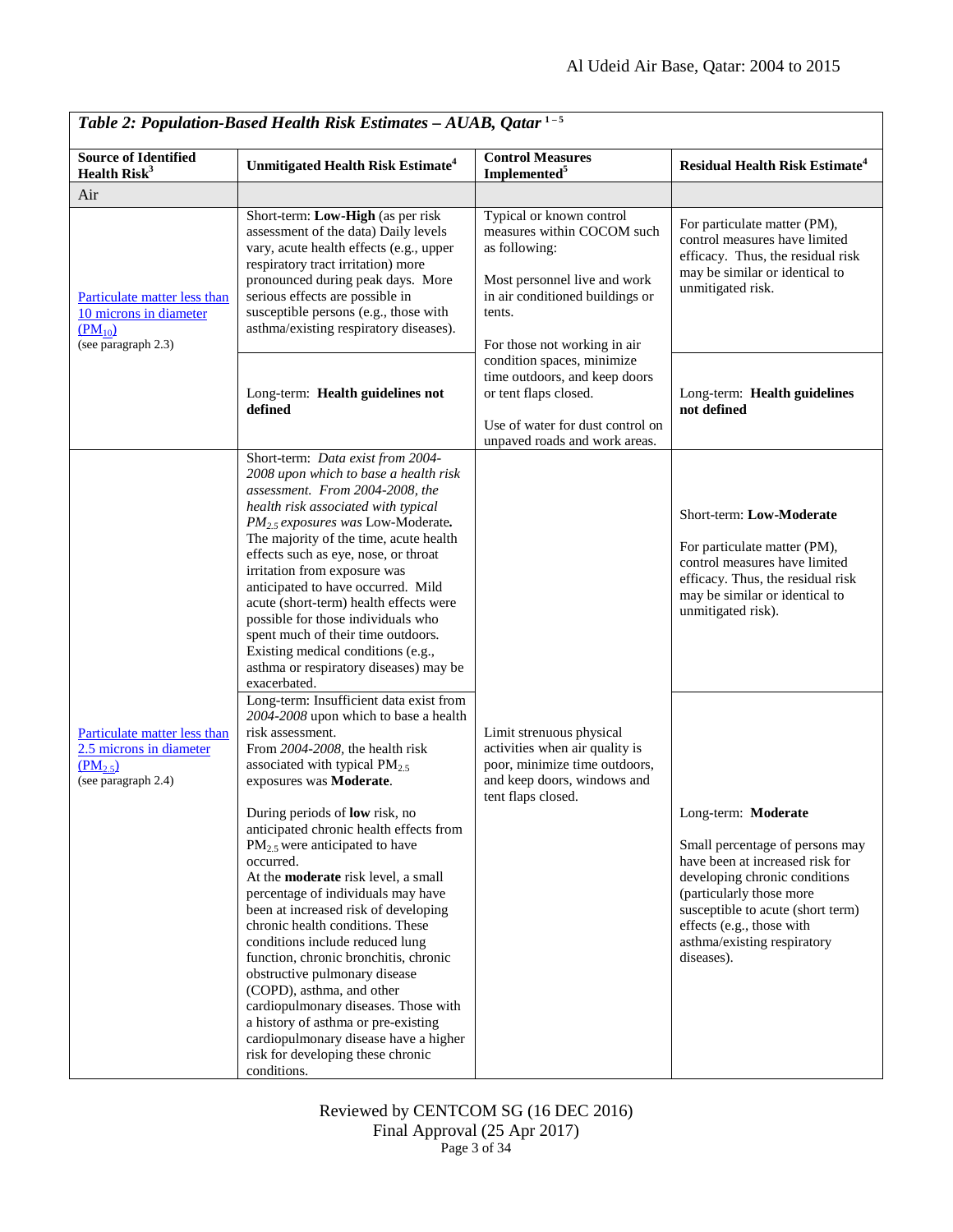| Table 2: Population-Based Health Risk Estimates - AUAB, Qatar <sup>1-5</sup>                           |                                                                                                                                                                                                                                                                                                          |                                                                                                                                                                                                                                                                                         |                                                                                                                                                                                                   |
|--------------------------------------------------------------------------------------------------------|----------------------------------------------------------------------------------------------------------------------------------------------------------------------------------------------------------------------------------------------------------------------------------------------------------|-----------------------------------------------------------------------------------------------------------------------------------------------------------------------------------------------------------------------------------------------------------------------------------------|---------------------------------------------------------------------------------------------------------------------------------------------------------------------------------------------------|
| <b>Airborne Metals</b><br>(see paragraph 2.5)                                                          | Short-Term: Low<br>Long-term: Low                                                                                                                                                                                                                                                                        |                                                                                                                                                                                                                                                                                         | Short-Term: Low<br>Long-term: Low                                                                                                                                                                 |
| <b>Volatile Organic</b><br>Compounds (VOC)<br>(see paragraph 2.6)                                      | Short-term: None identified<br>Insufficient data exist upon which to<br>base a health risk assessment.<br>Long-term: None identified                                                                                                                                                                     | Fuel spills cleaned up quickly<br>if they occur.                                                                                                                                                                                                                                        | None identified Insufficient data<br>exist upon which to base a health<br>risk assessment.<br>Long-term: None identified                                                                          |
| Soil                                                                                                   |                                                                                                                                                                                                                                                                                                          |                                                                                                                                                                                                                                                                                         |                                                                                                                                                                                                   |
| Soil<br>(see paragraph 3)                                                                              | Short-Term: None Evaluated:<br>Currently, soil sampling data not<br>evaluated for short Term (acute)<br>Health Risks.<br>Long-term: None identified                                                                                                                                                      | Fuel spills cleaned up quickly<br>if they occur.                                                                                                                                                                                                                                        | Short-Term: None Evaluated:<br>Currently, soil sampling data not<br>evaluated for short Term (acute)<br>Health Risks.<br>Long-term: None identified                                               |
| Water                                                                                                  |                                                                                                                                                                                                                                                                                                          |                                                                                                                                                                                                                                                                                         |                                                                                                                                                                                                   |
| <b>Consumed Water (Water</b><br><b>Used for Drinking</b> )<br>(see paragraph 4.2)                      | Short-term: Low<br>US Army Veterinarian Service<br>approved bottled water and packaged<br>water from the Expeditionary Water<br>Packaging System was provided for<br>drinking. No analyte was detected<br>above the 14 day 15L/day negligible<br>drinking water military exposure<br>guidelines.         | US Army Veterinary Service<br>approved bottled water and<br>Preventive Medicine/ Army<br>Veterinary approved packaged<br>water were supplied and<br>consumed except for a brief<br>period during the onset of the<br>war.<br>Active and ongoing drinking<br>water surveillance program. | Short-term: Low                                                                                                                                                                                   |
|                                                                                                        | Long-term: Low. US Army<br>Veterinarian Service approved bottled<br>water and packaged water from the<br><b>Expeditionary Water Packaging</b><br>System that is provided for drinking.<br>No analyte was detected above the 14<br>day 15L/day negligible drinking water<br>military exposure guidelines. |                                                                                                                                                                                                                                                                                         | Long-term: Low                                                                                                                                                                                    |
| Water used for other<br>purposes (non-drinking)<br>(see paragraph 4.3)                                 | Short-term: None identified                                                                                                                                                                                                                                                                              | Water surveillance programs<br>which routinely monitor for<br>disinfectant residual and                                                                                                                                                                                                 | Short-term: None identified                                                                                                                                                                       |
|                                                                                                        | Long-term: None identified                                                                                                                                                                                                                                                                               | bacteriological contamination                                                                                                                                                                                                                                                           | Long-term: None identified                                                                                                                                                                        |
| <b>Military Unique</b>                                                                                 |                                                                                                                                                                                                                                                                                                          |                                                                                                                                                                                                                                                                                         |                                                                                                                                                                                                   |
| <b>Chemical Biological,</b><br><b>Radiological Nuclear</b><br>(CBRN) Weapons<br>(see paragraph $5.1$ ) | Short-term: None identified                                                                                                                                                                                                                                                                              |                                                                                                                                                                                                                                                                                         | Short-term: None identified                                                                                                                                                                       |
|                                                                                                        | Long-term: None identified                                                                                                                                                                                                                                                                               |                                                                                                                                                                                                                                                                                         | Long-term: None identified                                                                                                                                                                        |
| Depleted Uranium (DU)<br>(see paragraph 5.2)                                                           | Short-term: Not evaluated<br>No/insufficient data exist upon which<br>to base a risk assessment<br>Long-term: Not evaluated<br>No/insufficient data exist upon which<br>to base a risk assessment                                                                                                        |                                                                                                                                                                                                                                                                                         | Short-term: Not evaluated<br>No/insufficient data exist upon<br>which to base a risk assessment<br>Long-term: Not evaluated<br>No/insufficient data exist upon<br>which to base a risk assessment |
| <b>Ionizing Radiation</b>                                                                              | Short-term: Low (based on data)                                                                                                                                                                                                                                                                          |                                                                                                                                                                                                                                                                                         | Short-term: Low (based on data)                                                                                                                                                                   |
| (see paragraph 5.3)                                                                                    | Long-term: Low(based on data)                                                                                                                                                                                                                                                                            |                                                                                                                                                                                                                                                                                         | Long-term: Low (based on data)                                                                                                                                                                    |
| <b>Non-ionizing Radiation</b>                                                                          | Short-term: Low (based on data)                                                                                                                                                                                                                                                                          |                                                                                                                                                                                                                                                                                         | Short-term: Low (based on data)                                                                                                                                                                   |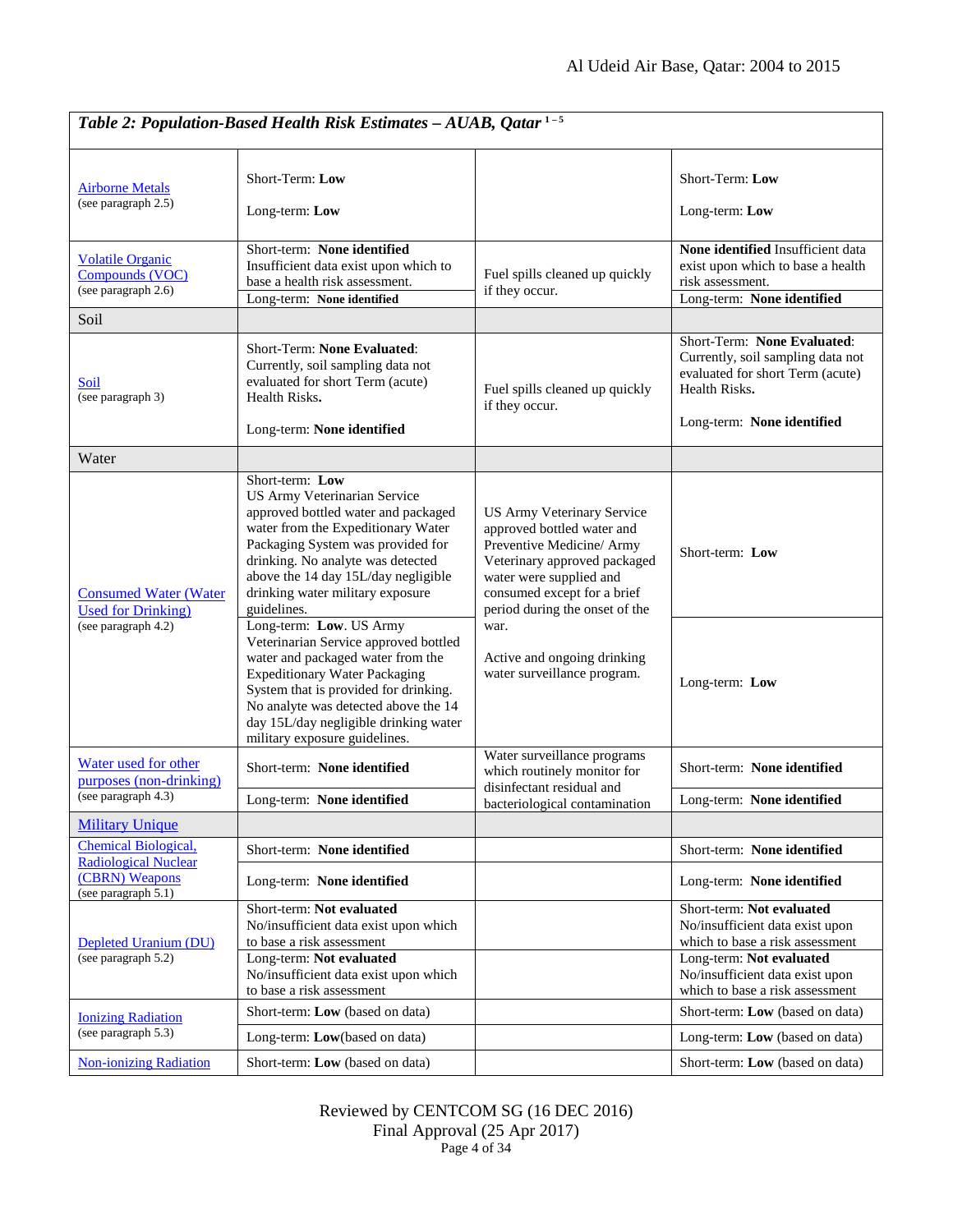| Table 2: Population-Based Health Risk Estimates $-AUAB$ , Qatar <sup>1-5</sup>                                   |                                                                                                                                                                                                                                                                                                                                                                                                                                                         |                                                                                                                                                                                                                                                                                                                                 |                                                                                                                                                                                                                                                      |
|------------------------------------------------------------------------------------------------------------------|---------------------------------------------------------------------------------------------------------------------------------------------------------------------------------------------------------------------------------------------------------------------------------------------------------------------------------------------------------------------------------------------------------------------------------------------------------|---------------------------------------------------------------------------------------------------------------------------------------------------------------------------------------------------------------------------------------------------------------------------------------------------------------------------------|------------------------------------------------------------------------------------------------------------------------------------------------------------------------------------------------------------------------------------------------------|
| (see paragraph 5.4)                                                                                              | Long-term: Low (based on data)                                                                                                                                                                                                                                                                                                                                                                                                                          |                                                                                                                                                                                                                                                                                                                                 | Long-term: Low (based on data)                                                                                                                                                                                                                       |
| Endemic<br>Disease                                                                                               |                                                                                                                                                                                                                                                                                                                                                                                                                                                         |                                                                                                                                                                                                                                                                                                                                 |                                                                                                                                                                                                                                                      |
| Gastrointestinal<br>(same as Food<br>borne/Waterborne (e.g.,<br>diarrhea-bacteriological)<br>(see paragraph 6.1) | Short-term: Variable, High. If<br>ingesting <i>unapproved</i> local food/water,<br>the health effects can temporarily<br>incapacitate personnel (diarrhea) or<br>result in prolonged illness (hepatitis A,<br>typhoid fever, brucellosis, hepatitis E).<br>Viral gastroenteritis can present due to<br>a high rate of personnel turnover and<br>shared dining, berthing, bathroom<br>facilities, and working spaces.<br>Long-term: Low. The majority of | <b>Standard Preventive Medicine</b><br>measures: immunizations<br>(hepatitis A and typhoid fever),<br>the consumption of food and<br>water from approved sources,<br>and habitability inspections to<br>ensure cleanliness/sanitation.                                                                                          | Short-term: Low. Based on<br>disease incident reporting from<br>AUAB, Qatar, bacterial and<br>protozoal gastrointestinal<br>diseases, cholera, brucellosis, and<br>hepatitis E infections present a<br>low risk.<br>Long-term: Low, based on disease |
|                                                                                                                  | gastrointestinal diseases do not cause<br>prolonged illness.                                                                                                                                                                                                                                                                                                                                                                                            |                                                                                                                                                                                                                                                                                                                                 | incident reporting from AUAB,<br>Qatar                                                                                                                                                                                                               |
| <b>Arthropod Vector Borne</b><br>(see paragraph 6.2)                                                             | Short-term: Competent vectors and<br>reservoirs for disease are present. Risk<br>is Moderate for sandfly fever, West<br>Nile fever, Crimean-Congo<br>hemorrhagic fever, rickettsioses (tick-<br>borne spotted fever group and murine<br>typhus) and Sindbis.<br>Appropriately Low for malaria and<br>Leishmaniasis.                                                                                                                                     | <b>Standard Preventive Medicine</b><br>measures: proper wearing of<br>insecticide-treated uniforms<br>and the application of insect<br>repellent to the skin,<br>chemoprophylaxis in<br>accordance with COCOM<br>policy (i.e., malaria), removal<br>of vector harborages within<br>camps, and the application of<br>pesticides. | Short-term: Appropriately low to<br>none for malaria and cutaneous<br>leishmaniasis or <b>Low</b> for all other<br>vector-borne diseases based on<br>disease incident reporting from<br>AUAB, Qatar.                                                 |
|                                                                                                                  | Long-term: Low, it is possible to be<br>infected during deployment with<br>leishmaniasis, but not to have<br>clinically evident disease until<br>redeployed.                                                                                                                                                                                                                                                                                            |                                                                                                                                                                                                                                                                                                                                 | Long-term: Low based on disease<br>incident reporting from AUAB,<br>Qatar.                                                                                                                                                                           |
| <b>Water-Contact</b><br>(e.g. wading, swimming)<br>(see paragraph 6.3)                                           | Short-term: Moderate<br>The occurrence of flooding after heavy<br>rainfall can facilitate the spread of<br>leptospirosis already present in the<br>soil.                                                                                                                                                                                                                                                                                                | Avoidance of fresh water<br>sources, such as puddles/<br>standing water, drainage areas,<br>etc. Treatment (primarily<br>chlorination) process for non-<br>drinking water (water used for<br>bathing, cooking, etc.).                                                                                                           | Short-term: Moderate, based on<br>disease incident reporting from<br>AUAB, Qatar.                                                                                                                                                                    |
|                                                                                                                  | Long-term: Low based on disease<br>incident reporting from AUAB, Qatar.                                                                                                                                                                                                                                                                                                                                                                                 |                                                                                                                                                                                                                                                                                                                                 | Long-term: Low based on disease<br>incident reporting from AUAB,<br>Qatar.                                                                                                                                                                           |
| <b>Respiratory</b><br>(see paragraph 6.4)                                                                        | Short-term: Low for TB The high rate<br>of personnel turnover, shared dining,<br>berthing, recreational facilities, and<br>working spaces may allow for the easy<br>transmission of upper respiratory<br>infections, including influenza.                                                                                                                                                                                                               | Influenza immunizations are<br>given either before or during<br>deployment. Local and third<br>country national<br>workers/contractors are<br>required to complete health<br>screening prior to employment.<br>Potential tuberculosis exposure<br>is addressed in the Post<br>Deployment Health<br>Assessment.                  | Short-term: Low for upper<br>respiratory infections and<br>tuberculosis.                                                                                                                                                                             |
|                                                                                                                  | Long-term: Low, the majority of<br>respiratory diseases do not cause<br>prolonged illness.                                                                                                                                                                                                                                                                                                                                                              |                                                                                                                                                                                                                                                                                                                                 | Long-term: Low based on disease<br>incident reporting from AUAB,<br>Qatar.                                                                                                                                                                           |

Reviewed by CENTCOM SG (16 DEC 2016) Final Approval (25 Apr 2017) Page 5 of 34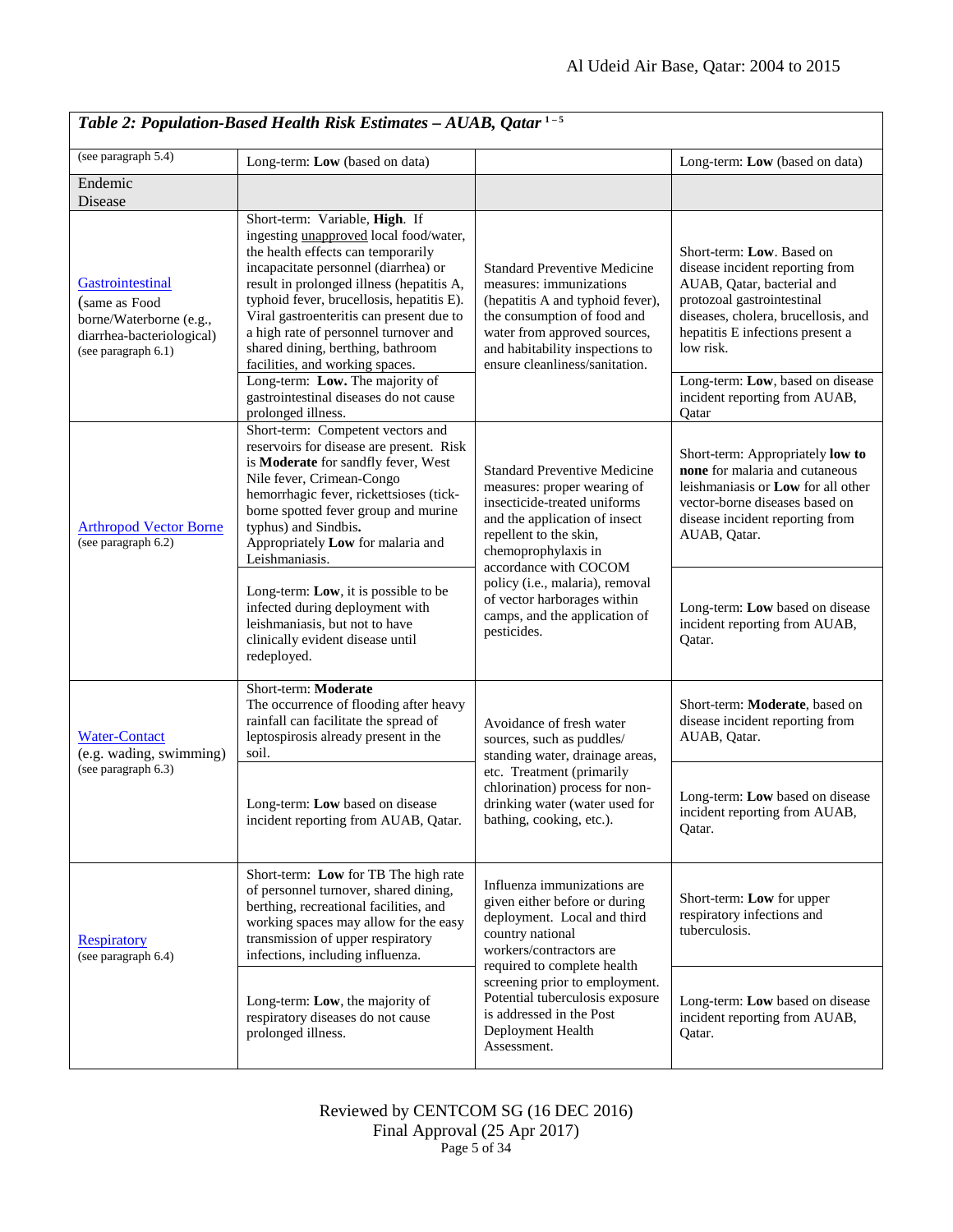| Table 2: Population-Based Health Risk Estimates - AUAB, Qatar <sup>1-5</sup>             |                                                                                                                                                                                                                                                                                          |                                                                                                                                                                                                                                                                                       |                                                                                                                                                                    |
|------------------------------------------------------------------------------------------|------------------------------------------------------------------------------------------------------------------------------------------------------------------------------------------------------------------------------------------------------------------------------------------|---------------------------------------------------------------------------------------------------------------------------------------------------------------------------------------------------------------------------------------------------------------------------------------|--------------------------------------------------------------------------------------------------------------------------------------------------------------------|
| <b>Animal Contact</b><br>(see paragraph 6.5)                                             | Short-term: Moderate for Q-fever,<br>Low for rabies based on disease<br>incident reporting from AUAB, Qatar.                                                                                                                                                                             | <b>Standard Preventive Medicine</b><br>measures, as well as COCOM<br>policy, generally prohibit<br>contact with, adoption, or<br>feeding of feral animals.<br>Immunizations for anthrax and<br>rabies (rabies vaccination<br>and/or immune globulin given<br>if clinically directed). | Short-term: Moderate for Q-<br>fever, Low for rabies based on<br>disease incident reporting from<br>AUAB, Qatar.                                                   |
|                                                                                          | Long-term: Low based on disease<br>incident reporting from AUAB, Qatar.                                                                                                                                                                                                                  |                                                                                                                                                                                                                                                                                       | Long-term: Low based on disease<br>incident reporting from AUAB,<br>Qatar.                                                                                         |
| Venomous Animal/<br>Insects                                                              |                                                                                                                                                                                                                                                                                          |                                                                                                                                                                                                                                                                                       |                                                                                                                                                                    |
| Snakes, scorpions, and<br>spiders<br>(see paragraph 7)                                   | Short-term: Low, if encountered,<br>effects of venom vary with species<br>from mild localized swelling (e.g.<br>scorpion species Scorpiops lindbergi))<br>to potentially lethal (e.g. saw-scaled<br>viper or Gloydius halys) based on<br>disease incident reporting from<br>AUAB, Qatar. | <b>Standard Preventive Medicine</b><br>measures, such as the reduction<br>of harborages for these<br>animals, as well as education<br>on how to avoid them (shake<br>out boots before donning, etc.),<br>reduce the risk of exposure.                                                 | Short-term: Low-high based on<br>disease incident reporting from<br>AUAB, Qatar.                                                                                   |
|                                                                                          | Long-term: No long-term health risk<br>identified                                                                                                                                                                                                                                        |                                                                                                                                                                                                                                                                                       | Long-term: No long-term health<br>risk identified                                                                                                                  |
| <b>Heat/Cold Stress</b>                                                                  |                                                                                                                                                                                                                                                                                          |                                                                                                                                                                                                                                                                                       |                                                                                                                                                                    |
| Heat<br>(see paragraph 8.1)                                                              | Short-term: Appropriately Low to<br>High as per measured seasonal data.<br>Risk of heat injury in summer months<br>(appropriately to region of concern e.g.<br>May-September) for unacclimatized<br>personnel.                                                                           | Adequate periods of<br>acclimatization for newly<br>reporting or returning<br>personnel.<br>Adjustment of work-rest cycles                                                                                                                                                            | Based on efficacy of control<br>measure and incidence of<br>heat/cold injury(ies) reported in<br>various medical surveillance data<br>bases e.g, TMDS, MERS, DRSi. |
|                                                                                          | Long-term: Generally Low                                                                                                                                                                                                                                                                 | based on monitoring of climatic<br>conditions.                                                                                                                                                                                                                                        | Short-term: Low to High                                                                                                                                            |
| Cold<br>(see paragraph 8.2)                                                              | Short-term: Appropriately Low as per<br>measured seasonal data. The risk for<br>cold stress/injuries is largely<br>dependent on clothing/equipment<br>worn, operational work intensity and<br>individual factors rather than<br>environmental factors alone.                             | Cold stress exposure is minimal<br>at AUAB.<br>Appropriate work/rest cycles<br>during cold weather.                                                                                                                                                                                   | Long-term: Generally Low<br>Short-term: Low                                                                                                                        |
|                                                                                          | Long-term: Generally Low                                                                                                                                                                                                                                                                 |                                                                                                                                                                                                                                                                                       | Long-term: Generally Low                                                                                                                                           |
| Noise                                                                                    |                                                                                                                                                                                                                                                                                          |                                                                                                                                                                                                                                                                                       |                                                                                                                                                                    |
| <b>Noise</b><br>(Continuous)<br>(Flightline, Power<br>Production)<br>(see paragraph 9.1) | Short-term: Low, based on available<br>data                                                                                                                                                                                                                                              | Use of hearing protection.<br>Labeling noise hazardous areas.<br>Leadership enforcement of<br>compliance with available PPE.                                                                                                                                                          | Based on efficacy of control<br>measure typically practiced.<br>Short-term: Low, based on<br>available data                                                        |
|                                                                                          | Long-term: Low to Moderate                                                                                                                                                                                                                                                               |                                                                                                                                                                                                                                                                                       | Long-Term: Low to Moderate,<br>based on available data                                                                                                             |
| Impulse<br>(see paragraph 9.2)                                                           | Short-term: Low, based on available<br>data                                                                                                                                                                                                                                              |                                                                                                                                                                                                                                                                                       | Short-term: Low, based on<br>available data                                                                                                                        |
|                                                                                          | Long-term: Low to Moderate                                                                                                                                                                                                                                                               |                                                                                                                                                                                                                                                                                       | Long-Term: Low to Moderate,<br>based on available data                                                                                                             |
| <b>Unique Concerns</b>                                                                   |                                                                                                                                                                                                                                                                                          |                                                                                                                                                                                                                                                                                       |                                                                                                                                                                    |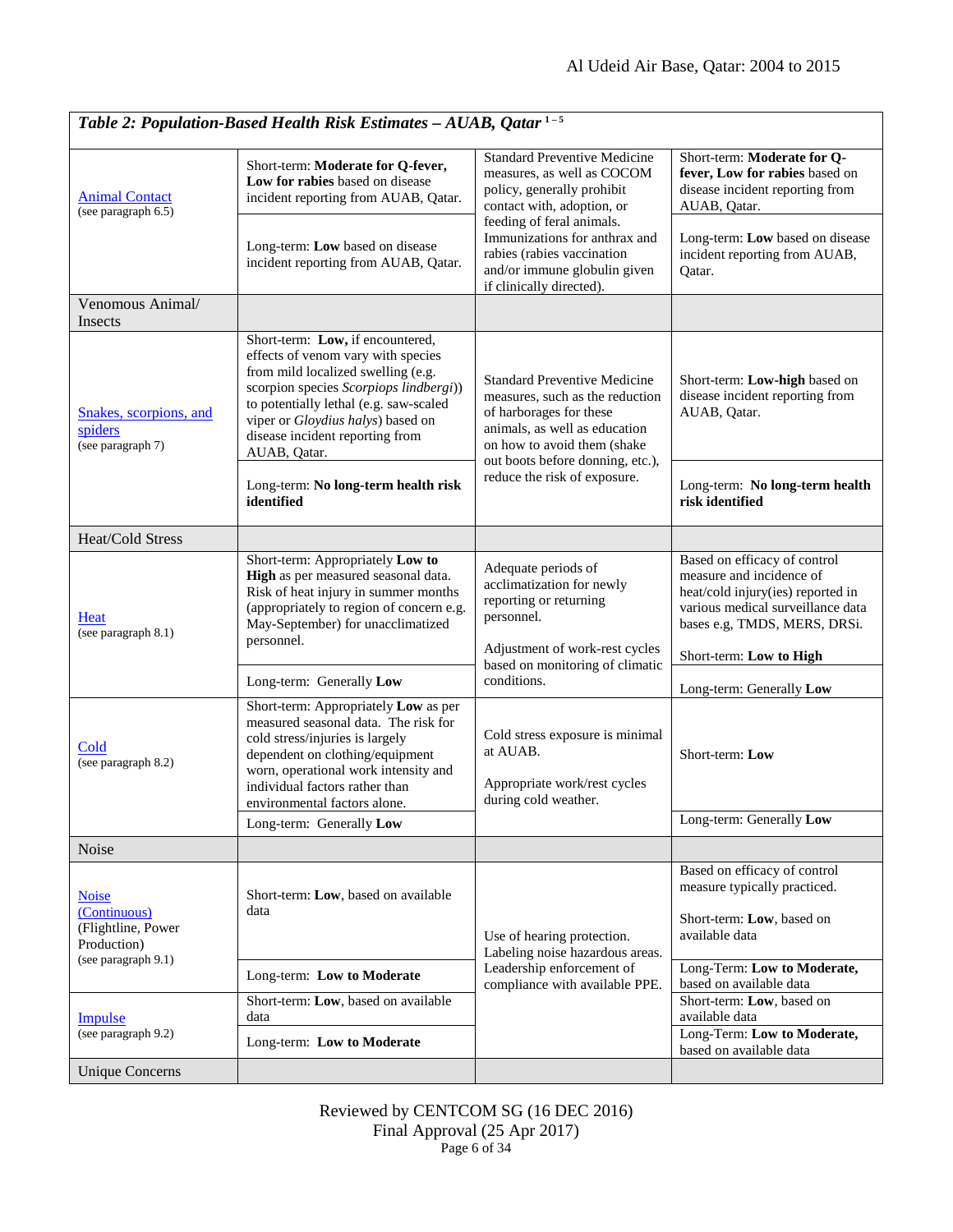| Table 2: Population-Based Health Risk Estimates - AUAB, Qatar <sup>1-5</sup>           |                                                                                                                                                                   |                                                                                                                                                                                                                                   |                                                                                                                                                                      |
|----------------------------------------------------------------------------------------|-------------------------------------------------------------------------------------------------------------------------------------------------------------------|-----------------------------------------------------------------------------------------------------------------------------------------------------------------------------------------------------------------------------------|----------------------------------------------------------------------------------------------------------------------------------------------------------------------|
| Mold<br>(see paragraph 10.1)                                                           |                                                                                                                                                                   |                                                                                                                                                                                                                                   |                                                                                                                                                                      |
| <b>Potential Environmental</b><br><b>Contamination Sources</b><br>(see paragraph 10.2) | Short and Long Term:<br>Low to High, based on available data.<br>Process hazards are identified and<br>evaluated in DOEHRS for the<br>corresponding work centers. |                                                                                                                                                                                                                                   | Short and Long Term:<br>Low to High, based on available<br>data. Process hazards are<br>identified and evaluated in<br>DOEHRS for the corresponding<br>work centers. |
| <b>Waste Sites/Waste</b>                                                               | Short-term: None identified                                                                                                                                       |                                                                                                                                                                                                                                   | Short-term: None identified                                                                                                                                          |
| <b>Disposal</b>                                                                        | Long-term: No data available                                                                                                                                      |                                                                                                                                                                                                                                   | Long-term: No data available                                                                                                                                         |
| Fuel/petroleum products/<br>industrial chemical spills                                 | Short-term: None identified                                                                                                                                       |                                                                                                                                                                                                                                   | Short-term: None identified                                                                                                                                          |
|                                                                                        | Long-term: No data available                                                                                                                                      |                                                                                                                                                                                                                                   | Long-term: No data available                                                                                                                                         |
| <b>Pesticides/Pest Control</b>                                                         | Short-term: Low, based on available<br>data                                                                                                                       |                                                                                                                                                                                                                                   | Short-term: Low, based on<br>available data                                                                                                                          |
| (see paragraph 10.3)                                                                   | Long-term: Low                                                                                                                                                    |                                                                                                                                                                                                                                   | Long-term: Low                                                                                                                                                       |
| <b>Asbestos</b><br>(see paragraph 10.5)                                                | Short-term: None identified                                                                                                                                       |                                                                                                                                                                                                                                   | Short-term: None identified                                                                                                                                          |
|                                                                                        | Long-term: No data available                                                                                                                                      |                                                                                                                                                                                                                                   | Long-term: No data available                                                                                                                                         |
| <b>Lead Based Paint</b><br>(see paragraph 10.6)                                        | Short-term: Low, based on available<br>data                                                                                                                       |                                                                                                                                                                                                                                   | Short-term: Low, based on<br>available data                                                                                                                          |
|                                                                                        | Long-term: Low                                                                                                                                                    |                                                                                                                                                                                                                                   | Long-term: Low                                                                                                                                                       |
| <b>Burn Pits</b><br>(see paragraph 10.7)                                               | Short-term: None identified,<br>no/insufficient data exist upon which<br>to base a health risk assessment.                                                        | Control measures may have<br>included locating burn pits<br>downwind of prevailing winds,<br>increased distance from living<br>and working areas when<br>possible, and improved waste<br>segregation and management<br>techniques | Short-term: None identified,<br>no/insufficient data exist upon<br>which to base a health risk<br>assessment.                                                        |
|                                                                                        | Long-term: None identified                                                                                                                                        |                                                                                                                                                                                                                                   | Long-term: None identified                                                                                                                                           |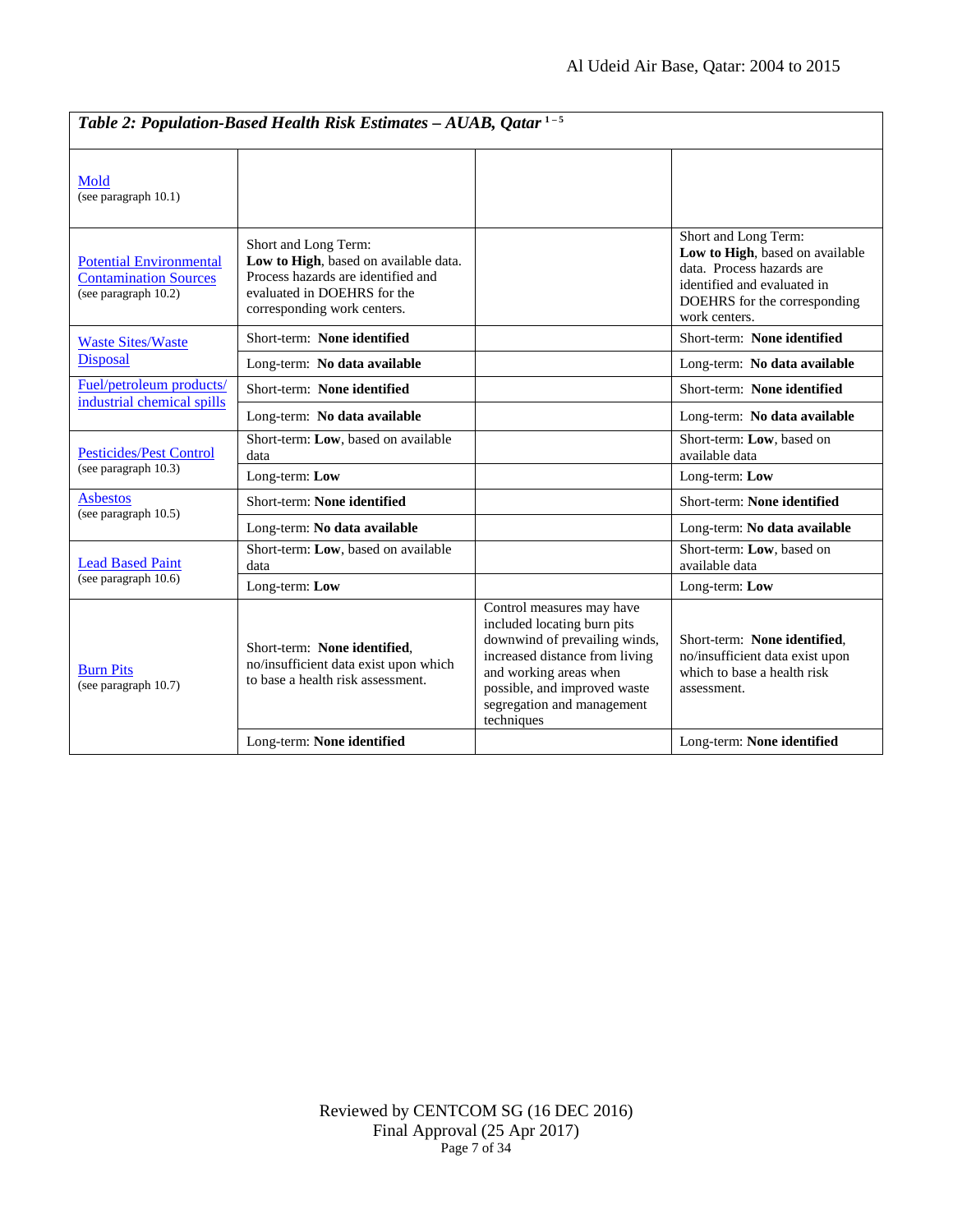# *Table 2: Population-Based Health Risk Estimates – AUAB, Qatar* **1 – <sup>5</sup>**

 $1$  This Summary Table provides a qualitative estimate of population-based short-and long-term health risks associated with the occupational and environment conditions at AUAB and other locations frequented by US military personnel in the immediate vicinity of AUAB, Qatar. It does not represent an individual exposure profile. Actual individual exposures and health effects depend on many variables. For example, while a chemical may be present in the environment, if a person does not inhale, ingest, or contact a specific dose of the chemical for adequate duration and frequency, then there may be no health risk. Alternatively, a person at a specific location may experience a unique exposure which could result in a significant individual exposure. Any such person seeking medical care should have their specific conditions of exposure documented on Form SF600.

 $2$  This assessment is based on specific environmental sampling data and reports obtained from May 2004 through July 2015. Sampling locations are assumed to be representative of exposure points for the camp population, but may not reflect all the fluctuations in environmental quality or capture unique exposure incidents.

 $3$  This Summary Table is organized by major categories of identified sources of health risk. It only lists those sub-categories specifically identified and addressed at AUAB. The health risks are presented as Low, Moderate, High or Extremely High for both acute and chronic health effects. The risk level is based on an assessment of both the potential severity of the health effects that could be caused and probability that exposure would occur at a level to produce such health effects. Details can be obtained from the United States Army Public Health Command (USAPHC). More detailed descriptions of OEH exposures that were evaluated are discussed in the following sections of this report.

<sup>4</sup> Risks in this Summary Table are based on quantitative surveillance thresholds (e.g. review of disease surveillance data) or screening levels (e.g. Military Exposure Guidelines (MEGs) for chemicals*).* Some previous assessment reports may provide slightly inconsistent risk estimates because quantitative criteria such as MEGs may have changed since the samples were originally evaluated and/or because this assessment makes use of all historic site data while previous reports may have only been based on a few samples.

 $<sup>5</sup>$  All OEH risk estimates represent residual risk after accounting for preventive controls in place. Occupational exposures and exposures to</sup> endemic diseases are greatly reduced by preventive measures in place. For environmental exposures related to airborne dust, there are limited preventive measures available and available measures have little efficacy in reducing exposure to ambient conditions.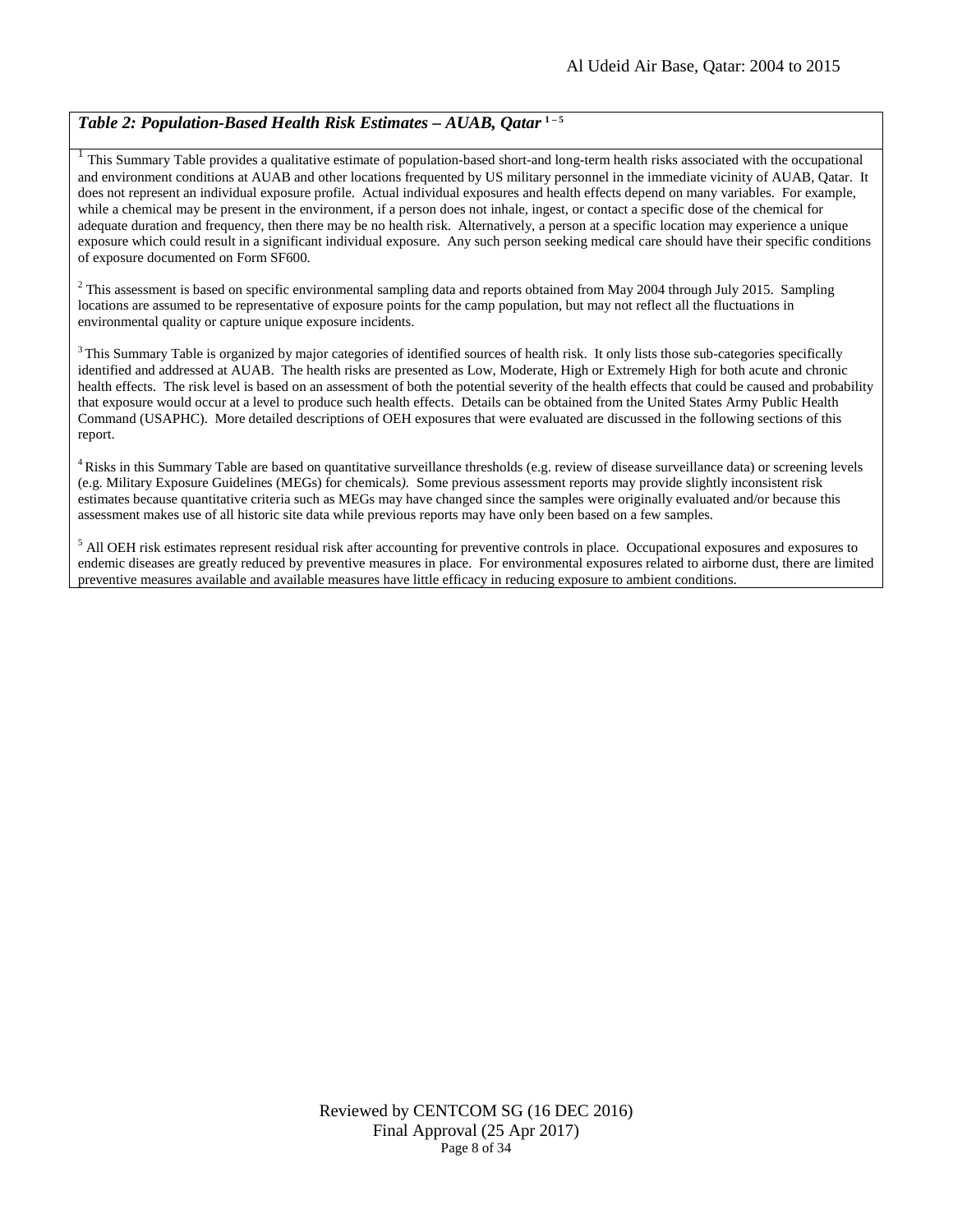# **SITE DESCRIPTION:**

Al Udeid AB (AUAB) is located approximately 30 km southwest of Doha, the capital of Qatar, and 25 km northwest of Messaieed (also referred to as Um Sa'id in some documents). The base is divided into 6 distinct main areas: Coalition Compound (CC), Blatchford-Preston Complex (BPC), Ops Town, Log Town, Northeast Ramp and Munitions (or Ammo). CC and BPC are co-located on the east side of the base in a secured area. Transient personnel flow through the CC area, while the majority of the base has resting quarters in either the CC or BPC compound. The Medical Group and CENTCOM Forward HQ are located in the BPC. Ops Town and Log Town both provide base support functions, while the Northeast Ramp consists of AFCENT Forward Special Operations Command, Special Operations Command Central, and the Combined Air Operations Center, as well as wing HQ. Munitions are on the far west side of the base. Al Udeid is home to the  $379<sub>th</sub>$  Air Expeditionary Wing and the  $901<sub>st</sub>$  Royal Air Force, as well as several other joint force tenant units.

# **Local Climate:**

Qatar's climate is subtropical dry, hot desert climate with low annual rainfall, very high temperatures in summer and a big difference between maximum and minimum temperatures. The scarce annual precipitation, usually averaging less than 130 mm (5 in) and falls during winter in short, torrential downpours.

# 1 Discussion of Health Risks **Health Risks at AUAB by Source**

The following sections provide additional information about the OEH conditions summarized above. All risk assessments were performed using the methodology described in the US Army Public Health Command Technical Guide 230, *Environmental Health Risk Assessment and Chemical Exposure Guidelines for Deployed Military Personnel* (USAPHC TG 230). All OEH risk estimates represent residual risk after accounting for controls measures in place. Occupational exposures and exposures to endemic diseases are greatly reduced by preventive measures. For environmental exposures related to airborne dust, there are limited preventive measures available, and available measures have little efficacy in reducing exposure to ambient conditions.

The following contains examples of information that may be provided about health risk assessments (short or long term). Each section – **air, water, soil, etc.** is divided into five parts:

- **Sample data/Example texts –** Overall total samples collected, periods of sampling, range of concentration and overall average, and/or (if any) for each satellite sites around the hub site.
- **Approach** including a brief description about how the data were treated/evaluated, including the relevance of peak and average values to acute or chronic Military Exposure Guides (MEGs).
- **Risk Summary**  a brief summary of the overall short/long-term risk with an explanation of specific periods during which the risk is higher or lower than the overall risk for the site.
- **Medical Implications**  a brief description of clinical outcomes may have been seen while in theater resulting from short-term exposures or those that may be seen in the future related to chronic, low dose exposures and
- **Confidence in the Risk Assessment**  based on the number of samples, frequency and consistency of sampling events and consistency of the results within the dataset.

Reviewed by CENTCOM SG (16 DEC 2016) Final Approval (25 Apr 2017) Page 9 of 34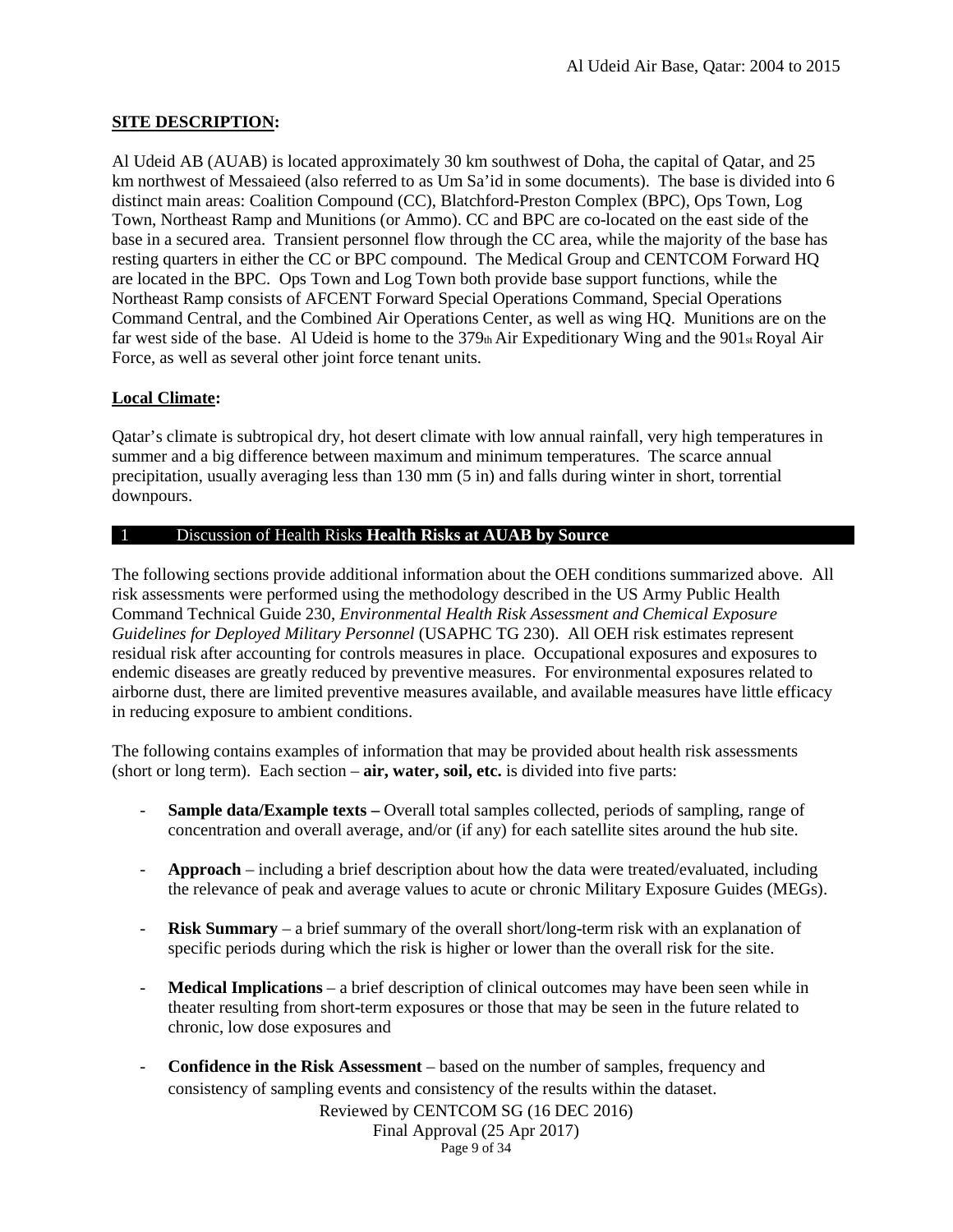# 2 Air

# 2.1 Area-Specific Sources Identified

AUAB is situated in a dusty semi-arid desert environment. Inhalational exposure to high levels of dust and particulate matter, such as during high winds or dust storms may increase risk for mild to more serious short-term health effects (e.g., eye, nose or throat and lung irritation) in some personnel. Additionally, certain subgroups of the deployed forces (e.g., those with pre-existing asthma/cardio pulmonary conditions) were at greatest risk of developing notable health effects.

# 2.2 Particulate Matter

<span id="page-9-0"></span>Particulate matter (PM) is a complex mixture of extremely small particles suspended in the air. PM includes solid particles and liquid droplets emitted directly into the air by sources such as: power plants, motor vehicles, aircraft, tactical generators, construction activities, fires, and natural windblown dust. PM can include sand, soil, metals, volatile organic compounds, allergens, and other compounds such as nitrates or sulfates that are formed by condensation or transformation of combustion exhaust. PM composition and particle size vary considerably depending on the source. Generally particulate matter of health concern is divided into two fractions:  $PM_{10}$ , which includes coarse particles with a diameter of 10 micrometers or less (0.0004 inches or one-seventh the width of a human hair), and fine particles less than 2.5 micron ( $PM<sub>2.5</sub>$ ), which can reach the deepest regions of the lungs when inhaled. Exposure to excessive PM is linked to a variety of potential health effects.

# 2.3 Particulate Matter, less than 10 microns  $(PM_{10})$

# 2.3.1 Exposure Guidelines:

Short-term (24-hour)  $PM_{10}$  (mg/m<sup>3</sup>): Negligible  $MEG = 0.250$  Not defined. Marginal MEG  $= 0.420$ Critical MEG  $= 0.600$ 

): Long-term  $PM_{10}$  MEG (mg/m<sup>3</sup>):

2.3.2 Sample data/Example Texts:

A total of 67 valid PM<sub>10</sub> air samples were collected from 2004 to 2008. The range of 24-hour PM<sub>10</sub> concentrations was  $32\mu g/m^3 - 1803\mu g/m^3$  with an average concentration of 916 $\mu g/m^3$ .

2.3.3 Short-term (acute) health risk for  $PM_{10}$ :

# **Approach:**

To assess acute risk associated with  $PM_{10}$ , the peak concentrations of  $PM_{10}$  were used to arrive at the acute risk for the period from 2004 to 2008. All contaminants were measured at concentrations below MEGs. Two contaminants have detection limits greater than the MEG (Cadmium and Vanadium). Since these contaminants weren't detected in any of the samples and/or there is no expected source of these contaminants, no further assessment was needed (based on guidance in TG 230 paragraph 3.4.4.4).

# **Risk Summary:** Low

Reviewed by CENTCOM SG (16 DEC 2016) Final Approval (25 Apr 2017) Page 10 of 34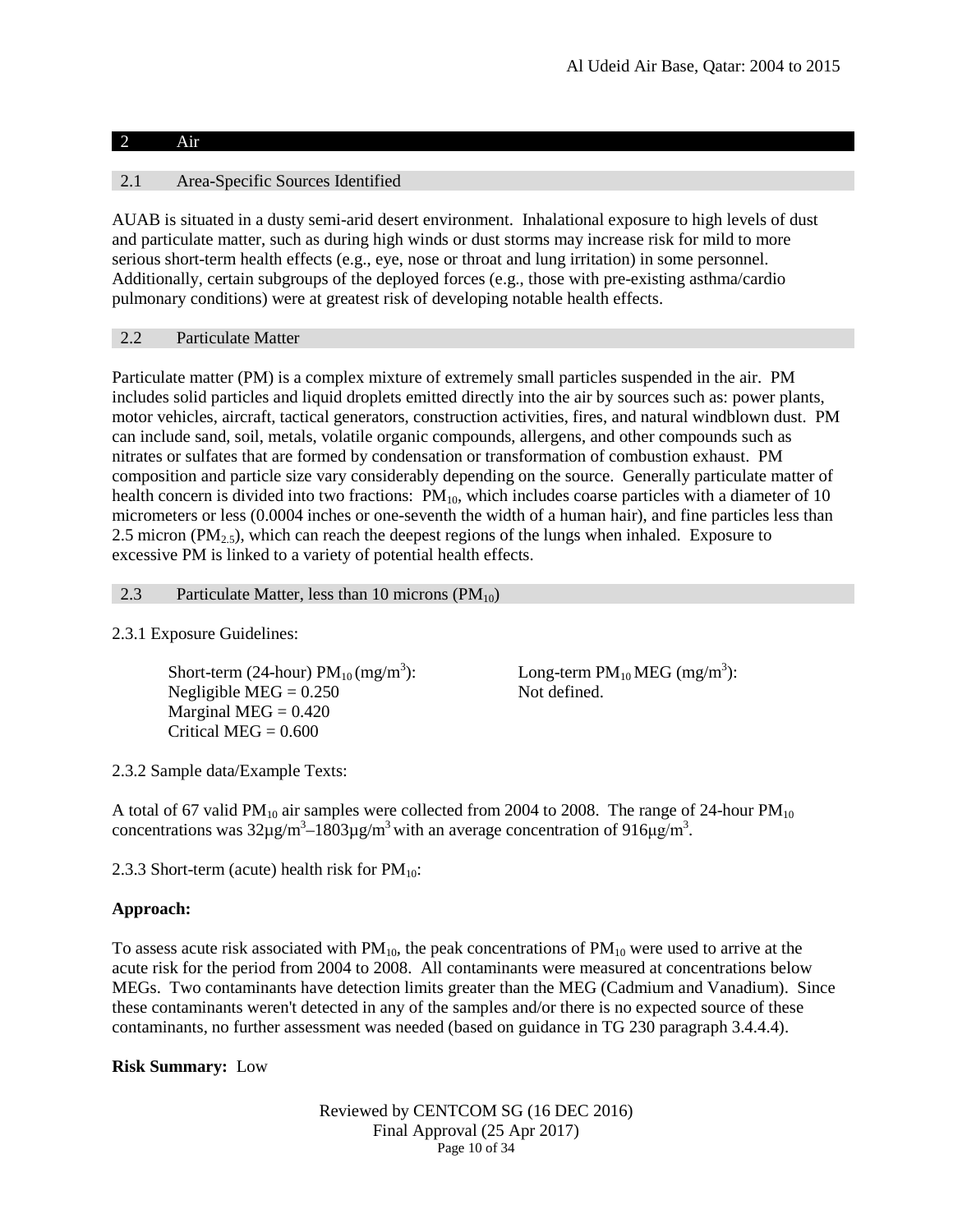While, the average of 916µg/m<sup>3</sup> and peak 1803µg/m<sup>3</sup> PM<sub>10</sub> sample concentrations would indicate that the Risk is HIGH, the sample results show inconsistencies leading to a judgement of LOW. Overall 58/67 (94%) sampling days had concentrations below the 24-hour negligible MEG (LOW Risk); 6/67 (10%) of the sampling days were between the 24-hour negligible MEG and the 24-hour marginal MEG (LOW Risk); 0/67 (0%) of the sampling days were between the 24-hour marginal and the 24-hour critical MEG (MODERATE Risk); 3/67 (5%) of the sampling days were greater than the critical MEG (HIGH risk). Confidence is low based on limitations in sampling data.

# **Medical Implications:**

Respiratory effects can increasingly impact real-time health and mission capabilities as they exceed higher levels of MEGs. Acute effects to relatively healthy troops are mostly eye, nose, and throat irritation, and respirator effects (sneezing, adaptive responses such as coughing, sinus congestion and drainage) that can be exacerbated by increased activity.

# **Confidence in the Risk Assessment:**

Confidence is **low** based on limitations in sampling data as described above.

2.3.4 Long-term (chronic) health risk for  $PM_{10}$ :

**Health guidelines are not defined for PM<sub>10</sub>**. The United States Environmental Protection Agency has retracted its long-term standard (NAAQS) for  $PM_{10}$  due to an inability to clearly link chronic health effects with PM<sub>10</sub> exposures.

#### 2.4 Particulate Matter, less than 2.5 microns  $(PM_{2.5})$

# <span id="page-10-0"></span>2.4.1 Exposure Guidelines:

Short-term (24-hour)  $PM_{2.5}$  (mg/m<sup>3</sup>): Negligible MEG =  $0.065$  Negligible MEG =  $0.015$ Marginal MEG =  $0.250$  Marginal MEG =  $0.065$ Critical MEG  $= 0.500$ 

 $\text{Long-term (1 year)} \text{ PM}_{2.5} \text{ MEG (mg/m}^3):$ 

2.4.2 Sample data:

From February 2006 to February 2007, 45 ambient air  $PM_{2.5}$  samples were collected at AUAB. The range of 24-hour PM<sub>2.5</sub> concentrations in those 45 samples was 24-350  $\mu$ g/m<sup>3</sup>, with an average concentration of 63 μg/m<sup>3</sup>.

2.4.3 Short-term (acute) health risk for  $PM_{2.5}$ :

# **Approach:**

To assess acute risk associated with  $PM_{2.5}$ , the peak concentrations of  $PM_{10}$  were used to arrive at the acute risk for the period from February 2006 to February 2007. The peak concentrations ranged 24  $\mu$ g/m<sup>3</sup> to 350 μg/m<sup>3</sup>. A risk estimate for the highest peak concentration was calculated. If the highest peak posed a moderated or higher health risk, risk estimates for the next highest concentrations were repeated until the calculated risk dropped to low. Peaks with an estimated risk of moderate or higher are reported as periods of elevated risk.

> Reviewed by CENTCOM SG (16 DEC 2016) Final Approval (25 Apr 2017) Page 11 of 34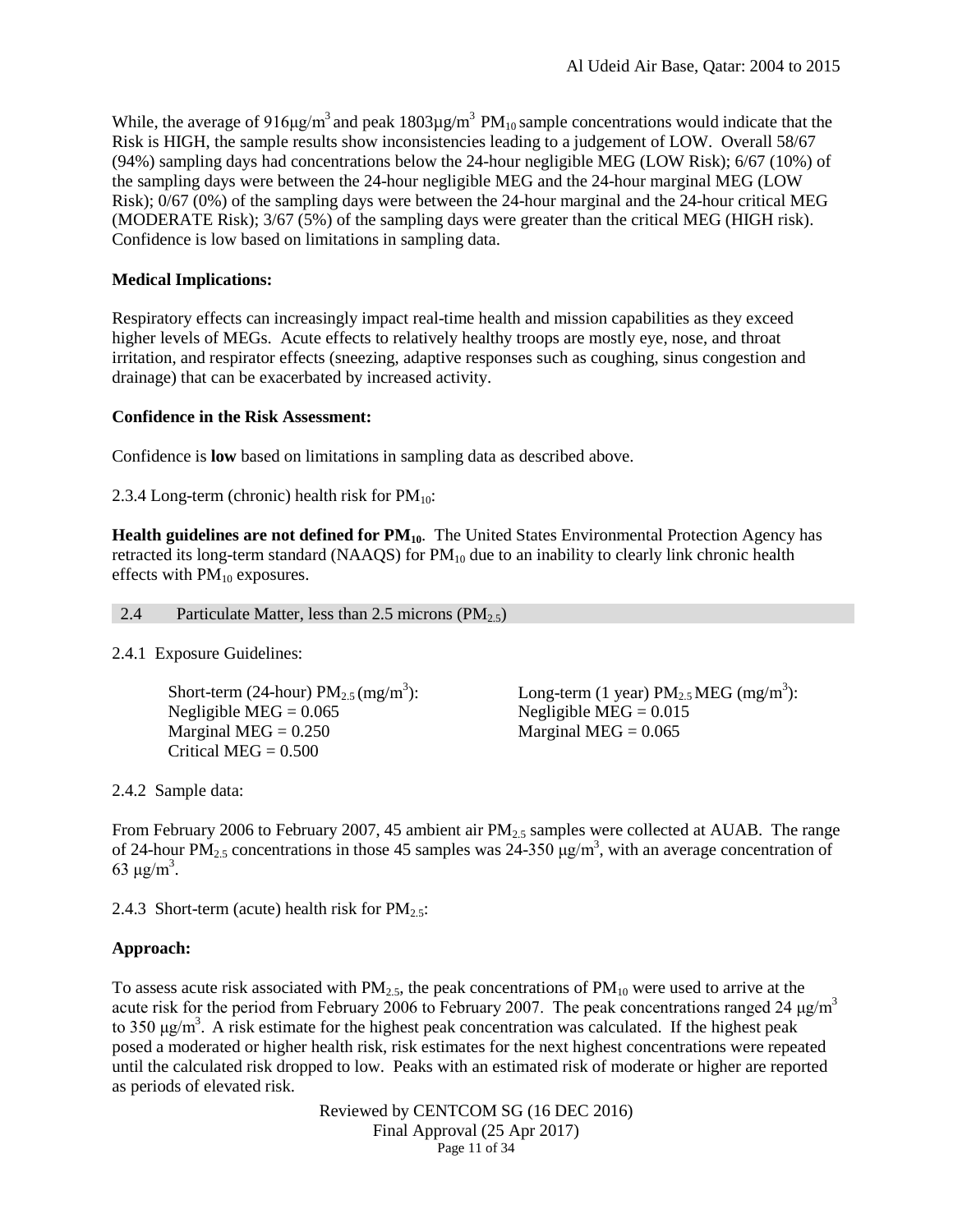# **Risk Summary:** Moderate

Fine particulate matter, less than 2.5 micrometers in diameter (PM2.5) are present in the air in Qatar at low concentrations. Based on average 63 μg/m<sup>3</sup> and peak 350 μg/m<sup>3</sup> of PM<sub>2.5</sub> air sample concentrations, as compared with the short-term marginal MEG  $0.250$  mg/m<sup>3</sup>. The short-term health risk assessment for  $PM<sub>2.5</sub>$  sample concentrations and the likelihood of exposure at these health risk hazard is Moderate.

# **Medical Implications:**

At the **moderate** risk level, a small percentage of individuals may have been at increased risk of developing chronic health conditions. These conditions include reduced lung function, chronic bronchitis, chronic obstructive pulmonary disease, asthma and certain cardiopulmonary diseases. Those with a history of asthma or pre-existing cardiopulmonary disease have a higher risk for exacerbating these chronic conditions. However, as the majority of the population at AUAB and the adjacent camps did not work outdoors for more than eight to twelve hours/day the risk for these chronic conditions is likely overstated.

**Confidence in the risk assessment**: Confidence in the risk assessment is **medium** based on the limited PM<sub>2.5</sub> air sampling data available and inconsistency of sampling.

2.4.4 Long-term (chronic) health risk for  $PM_{2.5}$ :

**Approach**: For chronic health risk, it was assumed that the longest deployment lasted twelve to fifteen months. To assess chronic risk associated with  $PM_{2.5}$ , the overall yearly average concentration of  $PM_{2.5}$ was used to arrive at a long term health risk for 2006 through 2007. The average  $PM_{2.5}$  concentration during this period was 63  $\mu$ g/m<sup>3</sup>, with a range from 24  $\mu$ g/m<sup>3</sup> to 350  $\mu$ g/m<sup>3</sup>. If sufficient data were available, the risk assessment was then repeated using the annual average concentrations for each year PM<sub>2.5</sub> data exist.

# **Risk Summary:** Low

Based on average 63 μg/m<sup>3</sup> and peak 350 μg/m<sup>3</sup> PM<sub>2.5</sub> sample concentrations, as compared with the longterm 1 year negligible MEG (0.015mg/m<sup>3</sup>). The long-term health risk assessment for  $PM_{2.5}$  sample concentrations and the likelihood of exposure at these health risk hazard is low.

**Medical implications**: At the low to moderate risk level, a small percentage of individuals may have been at increased risk of developing chronic health conditions. These conditions include reduced lung function, chronic bronchitis, chronic obstructive pulmonary disease, asthma and certain cardiopulmonary diseases. Those with a history of asthma or pre-existing cardiopulmonary disease have a higher risk for exacerbating these chronic conditions. However, as the majority of the population at AUAB did not work outdoors for more than eight to twelve hours/day the risk for these chronic conditions is likely overstated.

**Confidence in the risk assessment**: The long-term PM2.5 health risk assessment for AUAB was **low** based on  $PM_{2.5}$  concentrations and the likelihood of exposure at these hazard severity levels. A moderate health risk assessment suggests that long-term exposure to peak  $PM_{2.5}$  concentrations at AUAB were expected to have degraded mission capabilities in terms of the required mission standard and would result in reduced mission capability if hazards occurred during the mission. Confidence in the short-term  $PM_{2.5}$ health risk assessment was **high** (TG 230, Table 3-6).

2.5 Airborne Metals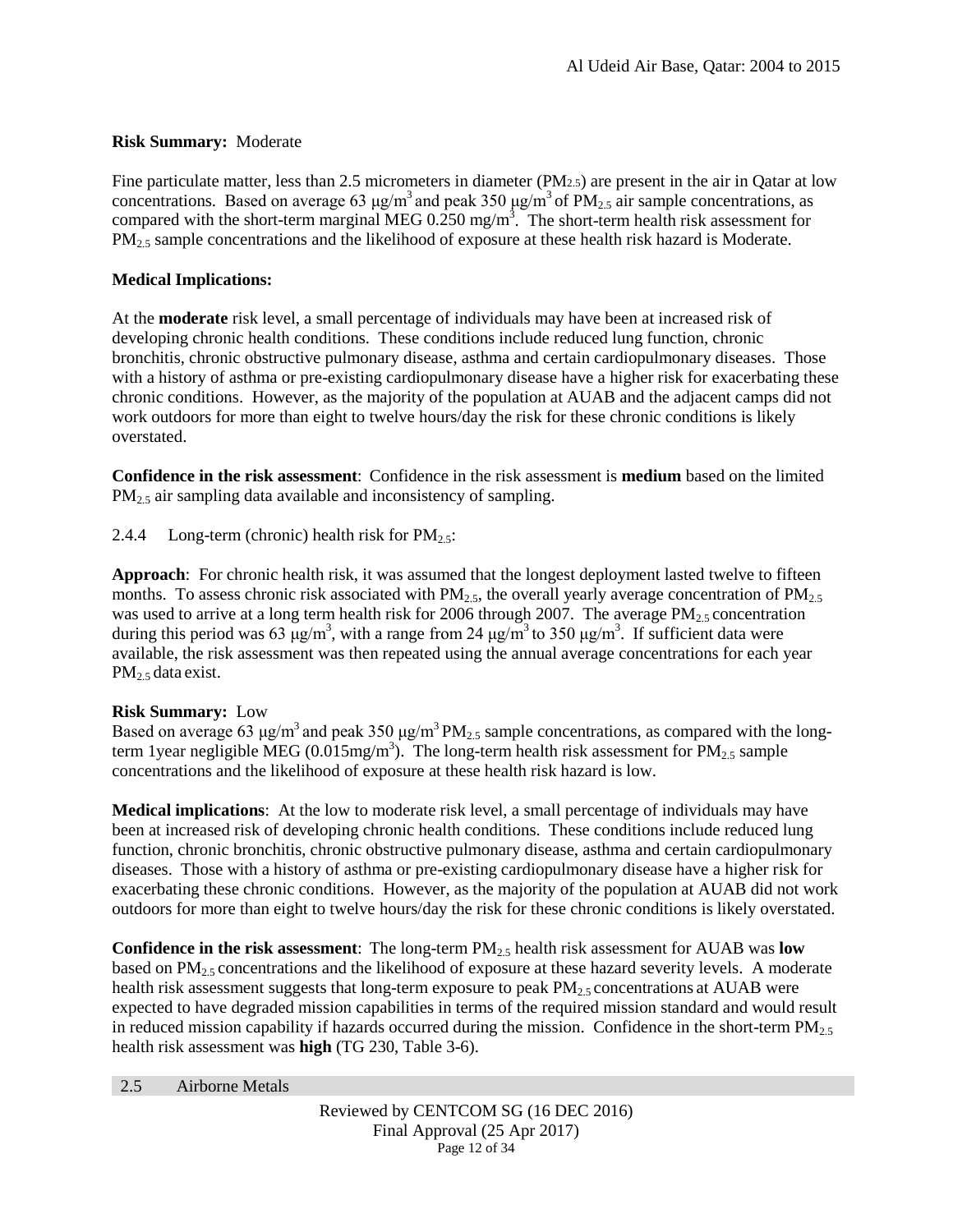# <span id="page-12-0"></span>2.5.1 Sample data:

From 2004 through 2008, metals analysis was performed on ambient air particulate matter samples (including  $PM_{10}$  and  $PM_{2.5}$ ) collected at AUAB. No metals were detected above their corresponding military exposure guidelines published in the USAPHC TG 230.

*The health risk assessment was based on average and peak concentration of 68 PM10 airborne metal samples collected at AUAB from 2004-2008, and the likelihood of exposure. Risks are determined based on comparison to available MEGs.* 

# **Approach:**

For screening purposes, both peak and average concentrations of all airborne metals detected were compared to their corresponding 1-year negligible MEG. Risk estimates based on the USAPHC TG 230 methodology are calculated for any compound detected at a concentration greater than its 1-year MEG in 5% or more of the samples collected.

# **Risk Summary:** Low

No metal analytes had an average or peak sample concentration that exceeded the short-term 14 day negligible MEG (not anticipated to result in acute performance degrading effects or specific long-term health consequences [based on guidance in TG 230, Table 2-2]). All contaminants were measured at concentrations below MEGs. Two contaminants have detection limits greater than the MEG (Cadmium, and Vanadium). Since these contaminants weren't detected in any of the samples and/or there is no expected source of these contaminants, no further assessment was needed (based on guidance in TG 230 paragraph 3.4.4.4). The short-term health risk assessment for airborne metal analyte sample concentrations is Low.

2.5.2 Short-term (acute) health risk:

Low short-term health risk was identified based on available sampling data.

2.5.3 Long-term (chronic) health risk:

Low long-term health risk was identified based on available sampling data.

# **Confidence in the risk assessment:**

Confidence in this risk assessment is **low** based on available sampling data within this region and similar sampling results throughout AUAB.

# 2.6 Volatile Organic Compounds (VOC)

# <span id="page-12-1"></span>2.6.1 Sample data:

From March 2005 and June to July 2006, 17 valid volatile organic chemical (VOC) air samples were collected at AUAB. VOCs were detected in some of the samples, but at levels below pertinent MEGs. Risks are determined based on comparison to available MEGs.

# **Approach:**

Reviewed by CENTCOM SG (16 DEC 2016) Final Approval (25 Apr 2017) Page 13 of 34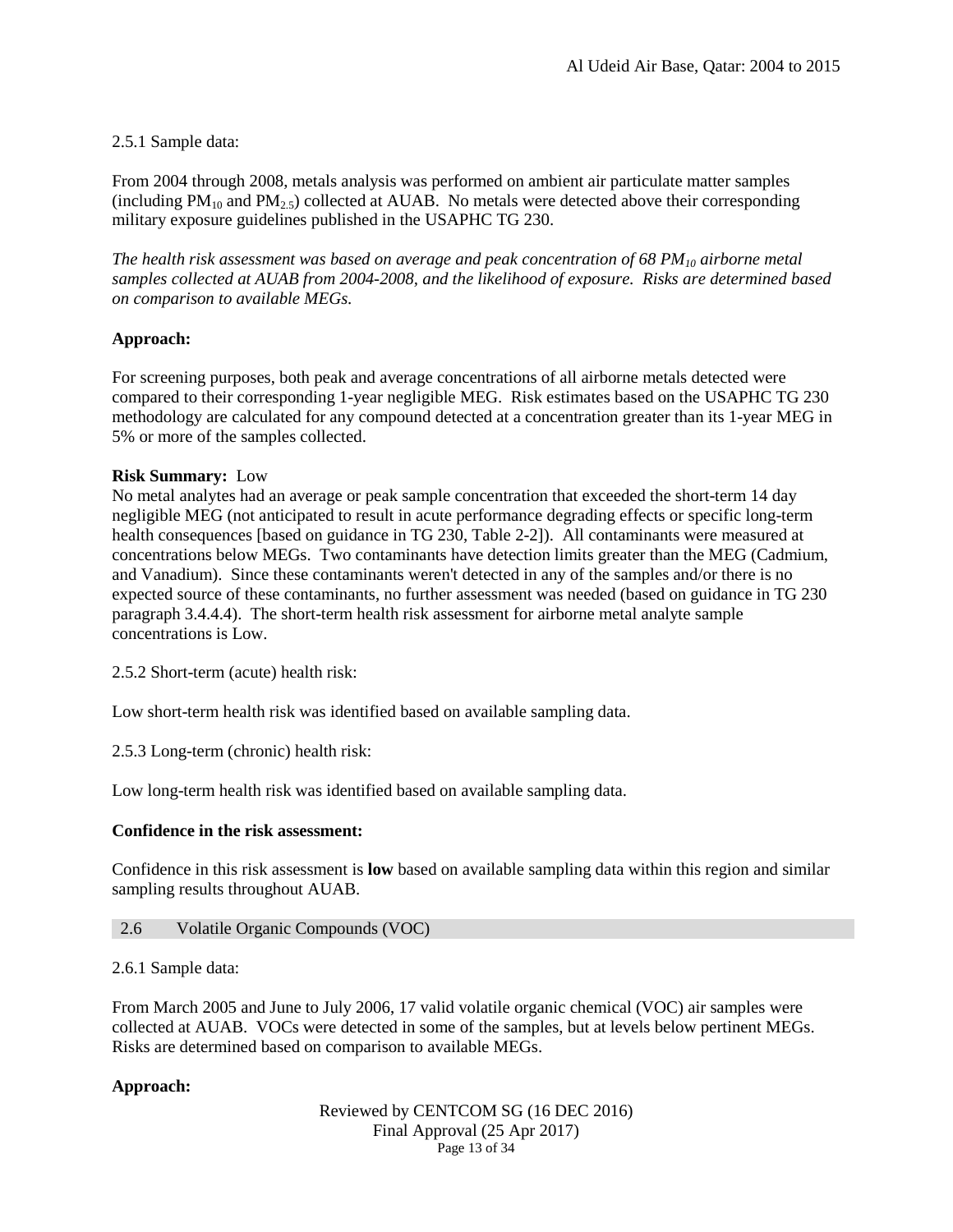Typically, most VOC sampling is either associated with a specific source or incident driven. Data of this type, especially when there is sparse sampling data exist, is generally not representative of exposure to an entire camp population.

For screening purposes, peak and average concentrations of all airborne VOCs detected were compared to their corresponding 1-year negligible MEG. Short-term risk estimates based on the USAPHC TG 230 methodology are determined for any compound detected at a concentration greater than its 1-year MEG and long-term risk estimates were determined where VOC were detected above their respective 1-year MEG in 5% or more of the samples collected.

# **Risk Summary:**

Insufficient data exist upon which to base a health risk assessment.

2.6.2 Short-term (acute) health risk of VOCs:

For personnel with potential for exposure based on the levels detected**, no short-term health risk was identified**.

### **Medical Implications:**

All of sampled concentrations generally will not be representative of possible exposures to the entire camp population. Rather they only represent the population residing or working in proximity to the sample location. The overwhelming majority of others will have far less potential for exposure at the measured levels.

# **Confidence in the risk assessment:**

Confidence in this risk assessment is **Low** based on the few samples taken and the laboratory's limited capability to quantify some VOC compounds.

2.6.3 Long-term (chronic) health risk of VOCs:

# **Approach:**

No parameters exceeded 1-year Negligible MEGs. For screening purposes, peak and average concentrations of all airborne VOCs detected were compared to their corresponding 1-year negligible MEG. Short-term risk estimates based on the USAPHC TG 230 methodology are determined for any compound detected at a concentration greater than its 1-year MEG and long-term risk estimates were determined where VOC were detected above their respective 1-year MEG in 5% or more of the samples collected.

**Risk Summary:** Negligible

**Medical Implications:** None

# **Confidence in risk estimate:**

Confidence in the risk assessment is **Low** based on 17 samples collected at AUAB.

<span id="page-13-0"></span>Reviewed by CENTCOM SG (16 DEC 2016) Final Approval (25 Apr 2017) Page 14 of 34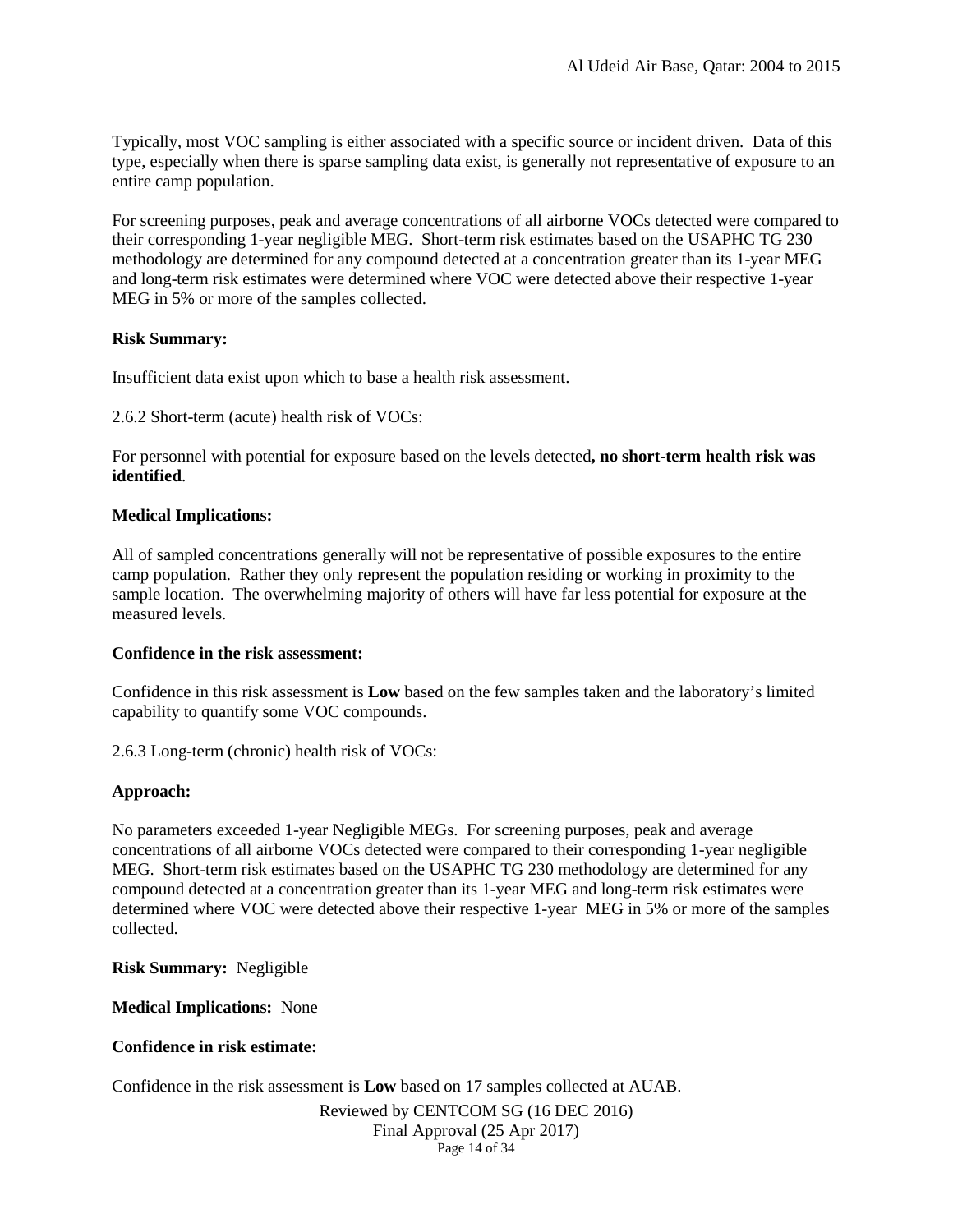### 3 Soil

# **3.1 Site-Specific Sources Identified**

### 3.1.2 Sample data:

From 2004 through 2008, a total of 15 surface soil samples were collected at AUAB. Laboratory analysis of all soil samples included semi-volatile organic compounds (SVOCs), heavy metals, polychlorinated biphenyls (PCB), pesticides, herbicides and radionuclides. The primary exposure pathways associated with soil are dermal contact and incidental ingestion. Individuals involved in construction, maintenance and post fire clean-up activities were at greatest potential for exposure to soil. These individuals comprise a relatively small proportion of the overall camp population.

According to field data sheets, all samples were collected from areas and/or activities where there was high potential for soil exposure such as in maintenance areas, physical training (PT) areas, during excavation, while filling sand bags and/or during construction activities. Laboratory analysis of soil samples included volatile organic compounds (VOCs), semi-volatile organic compounds (SVOCs), polycyclic aromatic hydrocarbons (PAHs), heavy metals, polychlorinated biphenyls (PCB), pesticides, fungicides, herbicides, insecticides, and radionuclides. The primary exposure pathways associated with soil are dermal contact and incidental ingestion.

Individuals involved in construction, maintenance and/or post (in case of any fire incident at the site) fire clean-up activities were at greatest potential for exposure to soil. These individuals comprise a relatively small proportion of the overall camp population.

# **Approach:**

Currently, sampling data for soil are not evaluated for short term (acute) health risks**.**

For long-term health risk, sample results were compared with each of the corresponding long-term MEGs published in the USAPHC TG 230 screening purposes. Compounds detected without a single exceedance of the 1-year MEG were excluded from further consideration. Long-term risk estimates were based on the probability of exposure to the concentrations detected.

3.1.3 Short-term (acute) health risk for soil:

**Risk Summary:** Low, based on available data.

**Medical Implications:** None known

**Confidence in the Risk Assessment:** Not applicable, soil is not evaluated for short-term health risks.

3.1.4 Long-term (chronic) health risk for soil:

Long-term: **Low**, based on available data

**Risk Summary:** Not evaluated – no/insufficient data exist upon which to base a risk assessment.

**Medical Implications:** None known.

Reviewed by CENTCOM SG (16 DEC 2016) Final Approval (25 Apr 2017) Page 15 of 34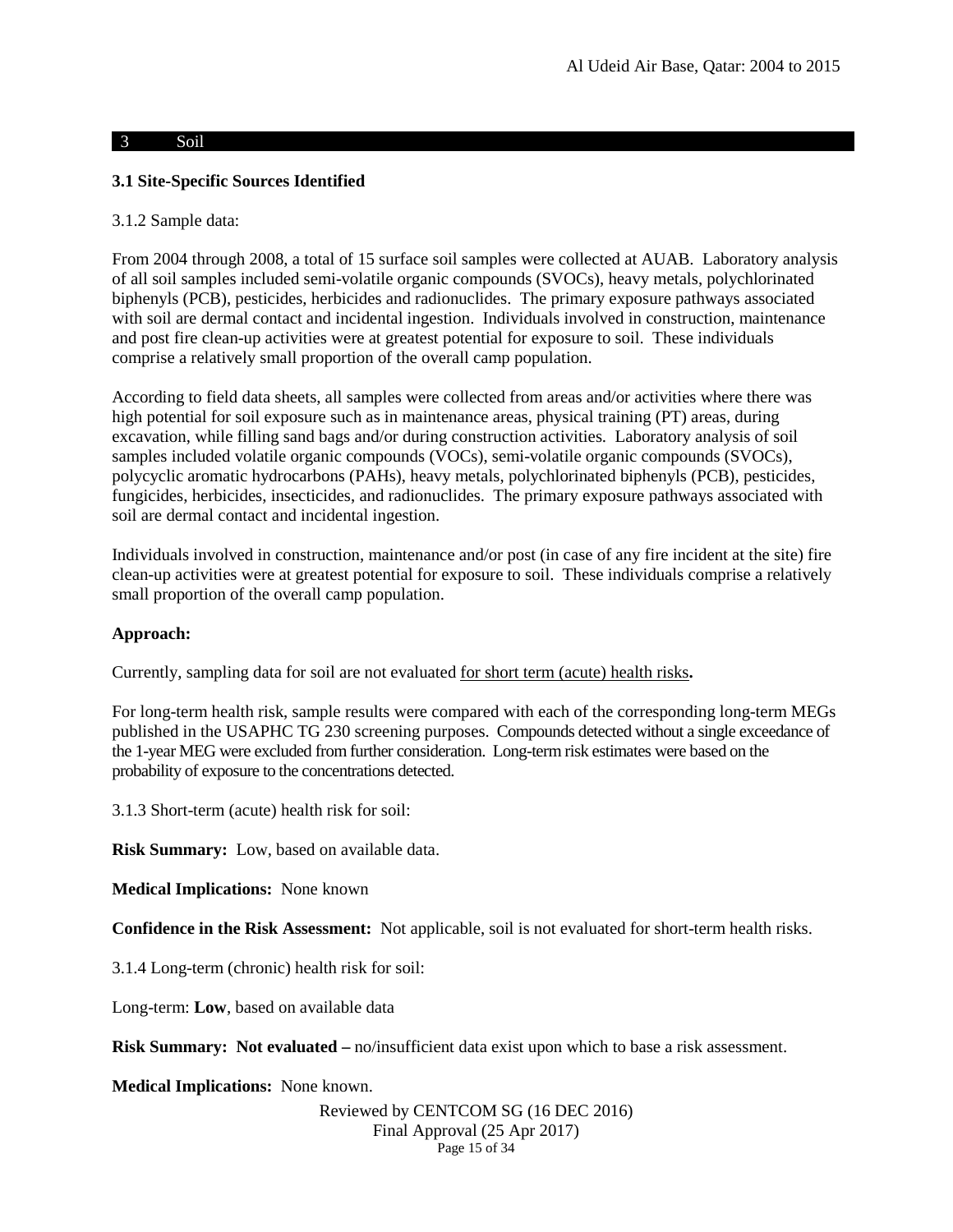**Confidence in risk estimate:** Confidence in the risk assessment is low based on 15samples collected across regional soils.

Despite the bulk of the samples being collected in areas with great potential for residual contamination from waste disposal and a large structural fire none of the soil constituents approached the MEG. Confidence in the risk assessment is high.

### 4 Water

# **4.1 Site-Specific Sources Identified**

Drinking water supplies at AUAB are from locally procured bottled water sources approved by the US Army Public Health Command. At AUAB, Bioenvironmental Engineering conducts routine field testing per Air Force Instruction (AFI) 48-138/US Army Technical Bulletin, Medical 577 (TB MED 577), Sanitary Control and Surveillance of Field Water Supplies, May 2010.

<span id="page-15-0"></span>The non-potable water distribution system consists of a feed line from Ras Abu Fontas desalination plant, underground storage tanks, aboveground storage tanks, chlorine injection, and a piped distribution system in the Coalition Compound, Blatchford-Preston Complex, Log Town, Northeast Ramp area, and Ammo (not chlorinated). The same water is used to supply Qatari operations on base. Tanks in Ops Town carrying non-potable water are filled by water trucks. The water trucks are filled with water from a fill station in Log Town, fed by the water from the distribution system. Water used in DFACS and other eateries is safe for use due to in-place filters, cooking processes and use of bleach on raw foods.

Based on the information provided from the field, all samples for untreated water samples were associated with source water for treatment and no exposure pathways were associated with those samples. Therefore, untreated samples are not assessed as potential health hazards.

# 4.2 Consumed Water (Water for drinking or cooking consumption)

4.2.1 Sample data/notes:

Over 2000 bacteriological samples (~20 samples a month) were collected and analyzed for bottled water since 2009. All results were negative for bacteriological contamination.

4.2.2 Short-term (acute) health risk for drinking bottled water:

**Approach:** In order to determine acute health risk associated with consumption of bottled water the following assumptions were made:

- Base residents ingest 15 liters of bottled water per day or less.
- All U.S. personnel at this location were expected to remain at this site for approximately 1 year.

Based on these assumptions, the maximum detected concentration for each analyte was compared to its respective 14-day, Negligible MEG for consumption of up to 15 liters of water per day (15L/day) and/or the short-term Field water standards published in TB MED 577, Sanitary Control and Surveillance of Field Water Supplies.

> Reviewed by CENTCOM SG (16 DEC 2016) Final Approval (25 Apr 2017) Page 16 of 34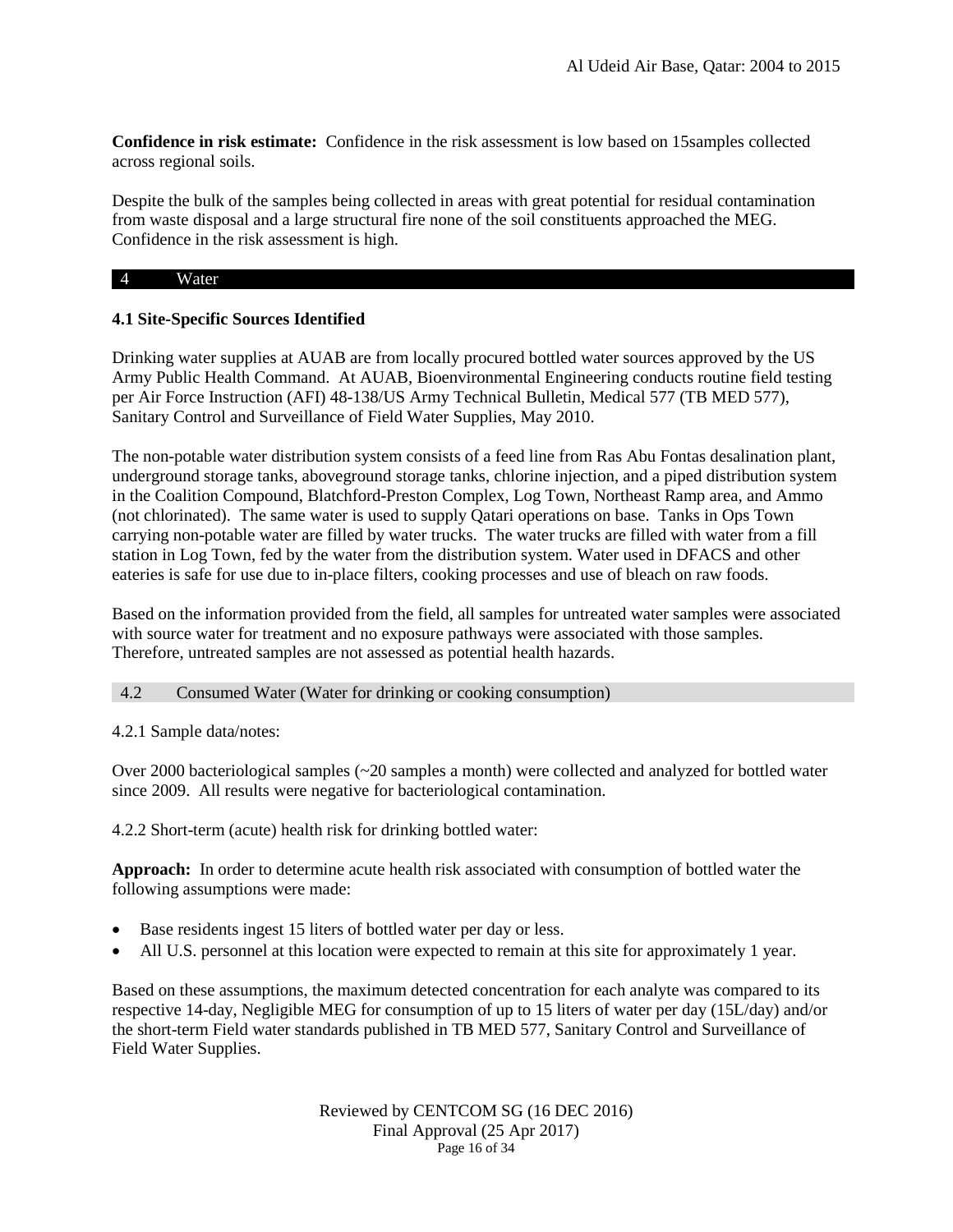**Risk Summary:** Based on the above approach, the short-term risk associated with consumption of bottled water at AUAB is **low**.

**Medical Implications:** No medical implications are expected from consuming water at the concentration detected at AUAB.

**Confidence in the risk assessment:** Based on the samples that are collected and analyzed, resulting in negative bacteriological contamination, confidence in this risk assessment is **high**. 4.2.3 Long-term (chronic) health risk:

**Approach:** Bottled water is supplied to AUAB in distinct lots and from multiple vendors. Thus it is inappropriate to average analytical results across the spectrum of water samples/suppliers. As a result, the maximum detected concentration for each analyte was used to perform the long-term health risk screening. This process could result in overestimation of the long-term health risk as it assumes that camp residents consume water at the maximum detected concentration consistently during their deployment.

**Risk Summary:** Based on the above approach, the long-term risk associated with consumption of bottled water at AUAB is **low**.

**Medical Implications:** None identified, based on available sample data.

**Confidence in the risk assessment:** Based on the samples that are collected and analyzed, resulting in negative bacteriological contamination, confidence in this risk assessment is **high**.

### <span id="page-16-0"></span>4.3 **Water for Non-Drinking/Other purposes (RO and other sources of treated water)**

# 4.3.1 Sample data/notes:

From 2008 through 2014, 43 RO treated and disinfected fresh water samples were collected at AUAB. Water samples were analyzed for inorganic compounds, VOC, SVOC and various physical characteristics. Preventive medicine surveillance for microbiological contaminants (coliforms/*E.coli*) is standard operating procedure, but data associated with bacteriological analyses was not available.

Potable water used for purposes other than drinking is produced by State of Qatar Ministry of Electricity and Water using Multistage Flash Distillation of source water taken from the Persian Gulf. Treated Water is distributed to the dining facilities and other eateries for cooking and hand washing. Additionally, treated water is used for showers, toilets, personal hygiene, aircraft washing, etc. Routine Field testing is performed by Bioenvironmental Engineering and includes bacteriological, chemical, radiological, FAC, and other parameters per AFI 48-138 and TB MED 577.

4.3.2 Short-term (acute) and long-term (chronic) health risks associated with water uses other than drinking:

**Approach:** In order to assess the health risk associated with water uses other than drinking, the following assumptions were made:

- Treated water was used for cooking and other personal hygiene purposes.
- Deployments length is service specific (Army personnel 9 months, AF personnel 6 months and Navy personnel from 12 to15 months).

Reviewed by CENTCOM SG (16 DEC 2016) Final Approval (25 Apr 2017) Page 17 of 34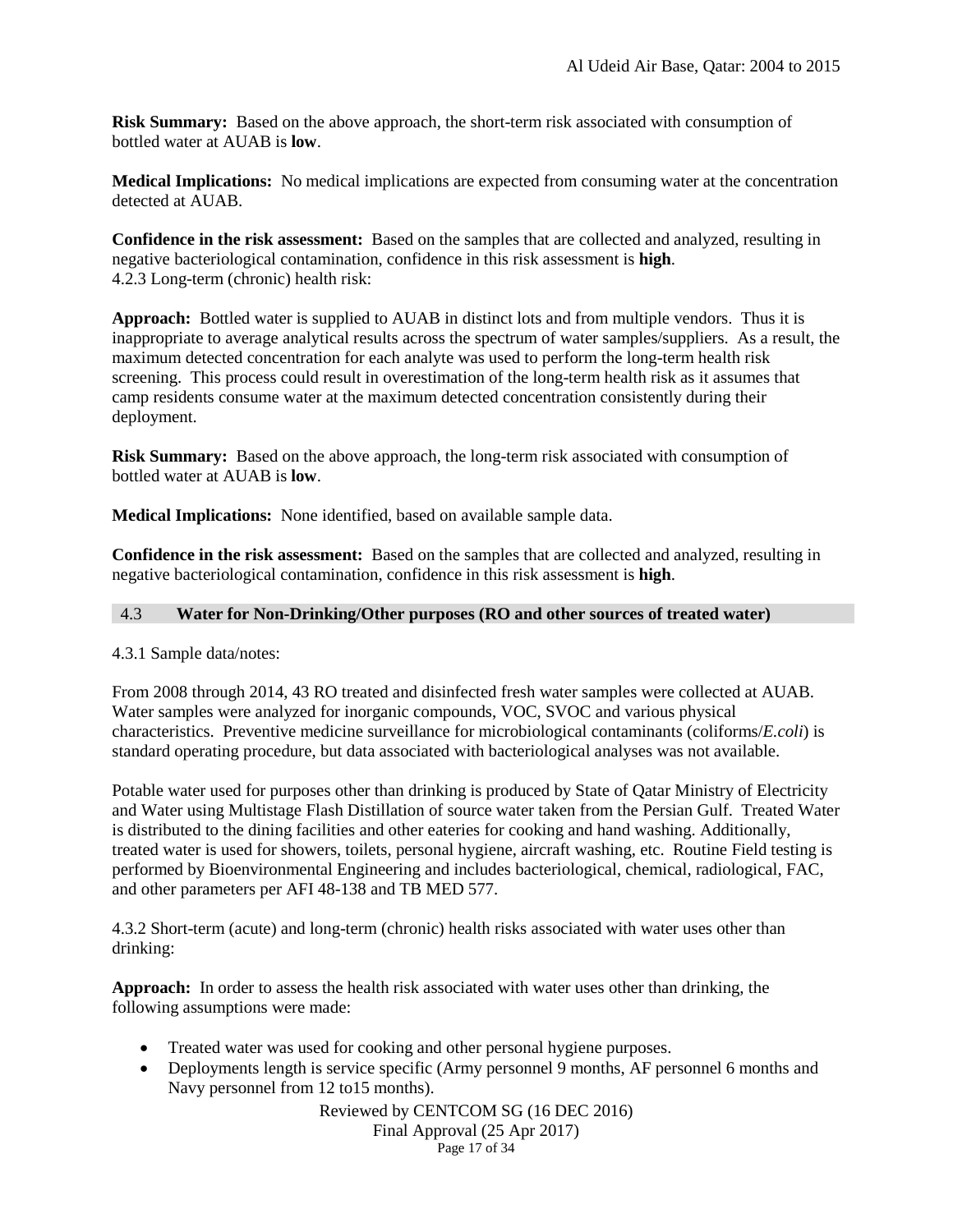- The primary routes of exposure associated with RO treated water were incidental ingestion through cooking and personal hygiene (i.e., brushing teeth/oral hygiene) and dermal contact when showering.
- Camp residents ingest far less than 5 liters (food preparation) of RO treated water per day.
- Disinfected fresh water was used only for showering and hand washing.

Based on guidance provided in USAPHC Technical Guide 230, *Environmental Health Risk Assessment and Chemical Exposure Guidelines for Deployed Military Personnel* (USAPHC TG 230), any compound with a peak concentration less than or equal to 2.5 times the 14-day negligible MEG for consuming 5 liters of water per day/ (5-L/day) may be eliminated from further consideration. If a 14 day, 5-L/day negligible MEG was not available, the more conservative 1-year, 5-L/day negligible was used for screening purposes.

# 4.3.2.1 **RO Treated Water (used for cooking and personal hygiene)**

# 4.3.2.2 Sample data/notes

**Risk Summary:** No acute or chronic health risks associated with incidental ingestion of RO treated water were identified at AUAB.

# **Medical Implications:** None.

**Confidence in the Risk Assessment:** Confidence in the risk assessment is high. Records indicate that the routinely monitored parameters (pH, chlorine, bacteriological) are typically within acceptable limits. Deviations from acceptable limits (chlorine) are investigated and corrected as they occur. Records of these measurements are available in DOEHRS.

# 4.3.2.2 **Disinfected Fresh Water (used for person hygiene)**

**Risk Summary:** Based on the above approach and sample data/notes provided, any risks would be considered **low**.

**Medical Implications:** Although the primary route of exposure for most microorganisms is ingestion of contaminated water, dermal exposure to some microorganisms, chemicals, and biological contaminants may also cause adverse health effects. Complete exposure pathways include drinking, brushing teeth, personal hygiene, cooking, providing medical and dental care using a contaminated water supply or during dermal contact at vehicle or aircraft wash racks.

**Confidence in the Risk Assessment:** Even though there are relatively few samples in the data set, confidence in this risk assessment is high based on the limited potential for ingestion of host nation treated water.

# <span id="page-17-0"></span>5 Military Unique

# <span id="page-17-1"></span>5.1 Chemical Biological, Radiological Nuclear (CBRN) Weapons

No specific hazard sources were documented in Defense Occupational and Environmental Health Readiness System (DOEHRS), or the Military Exposure Surveillance Library (MESL) data portal during the May 2004 to July 2015 time frame.

> Reviewed by CENTCOM SG (16 DEC 2016) Final Approval (25 Apr 2017) Page 18 of 34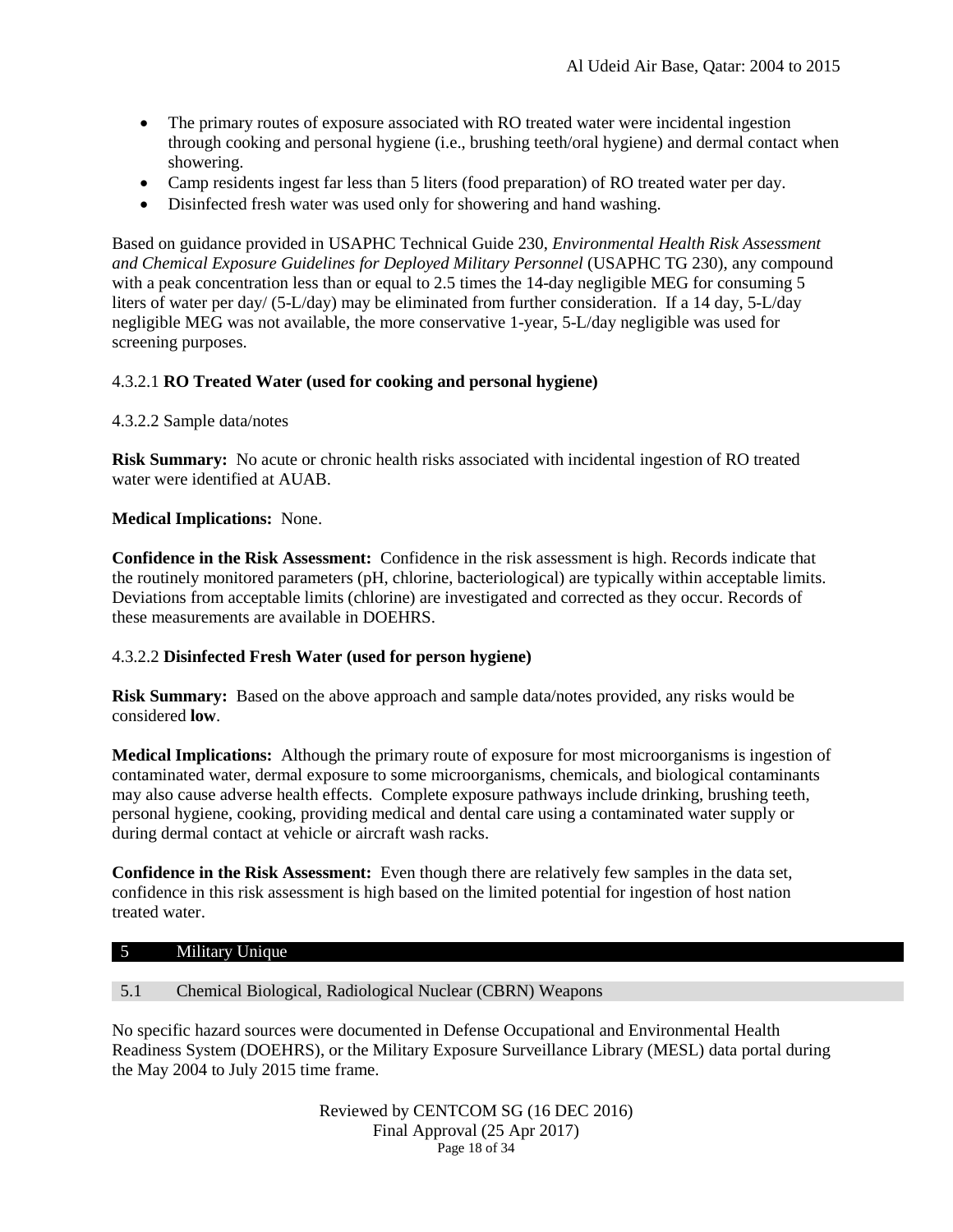5.1.1 Short and long-term health risks:

**Not Evaluated –** No data were available upon which to base a risk assessment specific to AUAB.

**Risk Summary:** None, no data were available upon which to base a risk assessment specific to AUAB.

**Medical Implications:** None, no data were available upon which to base a risk assessment specific to AUAB.

**Confidence in the Risk Assessment:** None, no data were available upon which to base a risk assessment specific to AUAB.

### <span id="page-18-0"></span>5.2 Depleted Uranium (DU)

DU is a component of some aircraft and munitions that are currently on AUAB. However, no abandoned/damaged DU is known to exist.

All radioactive materials are accounted for, and are properly stored and maintained.

5.2.1 Short and long-term health risks:

# **Not Evaluated -**

**Risk Summary:** None, insufficient data exists upon which to base a risk assessment specific to AUAB.

**Medical Implications:** None, insufficient data exists upon which to base a risk assessment specific to AUAB.

**Confidence in the Risk Assessment:** None, insufficient data exists upon which to base a risk assessment specific to AUAB.

# <span id="page-18-1"></span>5.3 Ionizing Radiation

Medical and dental radiography is utilized in the Medical Clinic. Radiology personnel are enrolled in the thermoluminescent dosimetry (TLD) program, and exposures have been ALARA (negligible) since 2012. Industrial radiography is not accomplished at AUAB. All ionizing radiation exposures for occupational radiation workers are below the occupational exposure limits. The base also has equipment containing sealed radioactive material, including chemical agent monitors and alarms, moisture density gauges and targeting pods. In March of 2014, two of the largest items (Troxlers) were sent back to the manufacturer because the shop no longer used them. Security Forces personnel used an x-ray backscatter device for vehicles entering the gate. Administrative procedures are in place to protect service members. AF workplace-specific evaluations are available in the MESL and/or DOEHRS. All radioactive materials are accounted for, and are properly stored and maintained.

5.3.1 Short and long-term health risks:

**Risk Summary:** Low, due to procedures in place to maintain as low as reasonably achievable.

# **Medical Implications:** None.

#### Reviewed by CENTCOM SG (16 DEC 2016) Final Approval (25 Apr 2017) Page 19 of 34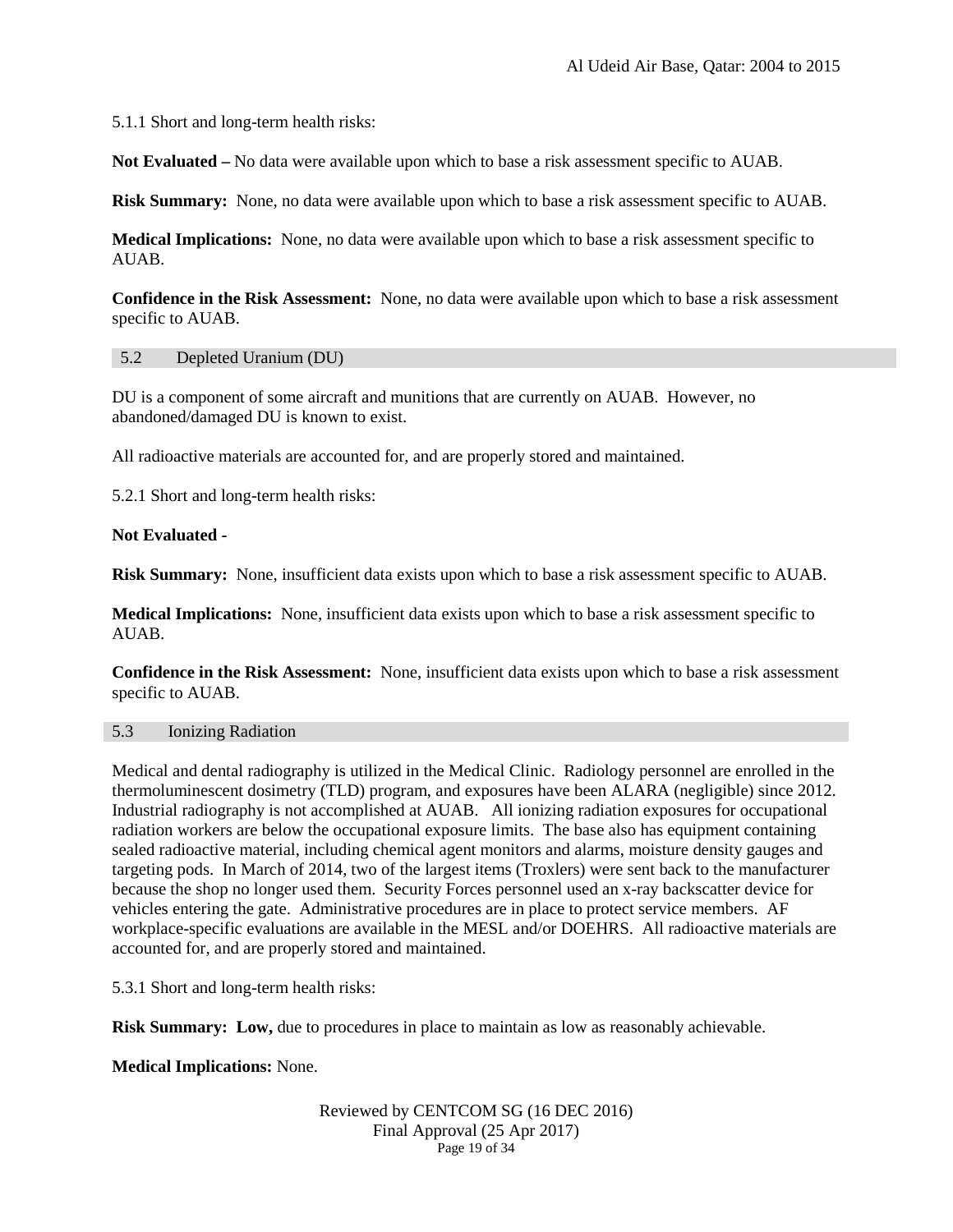# **Confidence in the Risk Assessment:** Confidence in this risk is **high**.

### <span id="page-19-0"></span>5.4 Non-Ionizing Radiation

### *Lasers* –

Aircraft are equipped with various lasers. Specific health hazards associated with each laser are documented in DOEHRS. Administrative procedures are in place to reduce incidents. The biggest risk is lasing of aircrews while flying. In some cases, crews were able don Aircrew Laser Eye Protection within time and perform adequate procedures to avoid exposure.

# *Electro-Magnetic Frequency (EMF) Radiation* –

Aircraft and ground-based emitters have administrative procedures in place to reduce the potential for exposures and ensure personnel are not within the uncontrolled environment hazard distance. Ground-based emitters have been evaluated and have administrative controls in place that ensure personnel are not within the uncontrolled environment hazard distance.

5.4.1 Short and long-term health risks:

**Risk Summary:** Low, due to procedures in place to maintain as low as reasonably achievable

# **Medical Implications:**

*Lasers –* Laser exposure evaluations completed by the Flight Doctors are forwarded to the USAF School of Aerospace Medicine Help Desk for archiving and placed in the member's medical record.

*EMF –* Operators of these systems are aware to notify Bioenvironmental Engineering of any potential exposure to EMF radiation to ensure proper investigation and documentation.

**Confidence in the Risk Assessment:** Procedures are in place to maintain exposures below the permissible exposure limits. Confidence in this risk assessment is **medium**.

#### 6 Endemic Diseases

6.1 Sample data/notes:

# **The assessed risk for endemic diseases addressed below represents the residual risk that exists in the presence of preventive measures.**

Department of Defense Directive 6490.02 series, Comprehensive Health Surveillance, establishes policy for routine health surveillance of all DoD personnel throughout their military service.

The Armed Forces Health Surveillance Branch (AFHSB) maintains archives of medical event reports for all Services.

Medical event reports identified related to deployment in AUAB did not identify specific locations within the country, nor did they describe the probable site of the exposure; therefore, epidemiological analysis of medical event data was limited to the country level.

Endemic diseases present in Qatar were assessed by referring to the World Health Organization's Qatar Communicable Disease Profile and the "Destinations" section of the Centers for Disease Control and

> Reviewed by CENTCOM SG (16 DEC 2016) Final Approval (25 Apr 2017) Page 20 of 34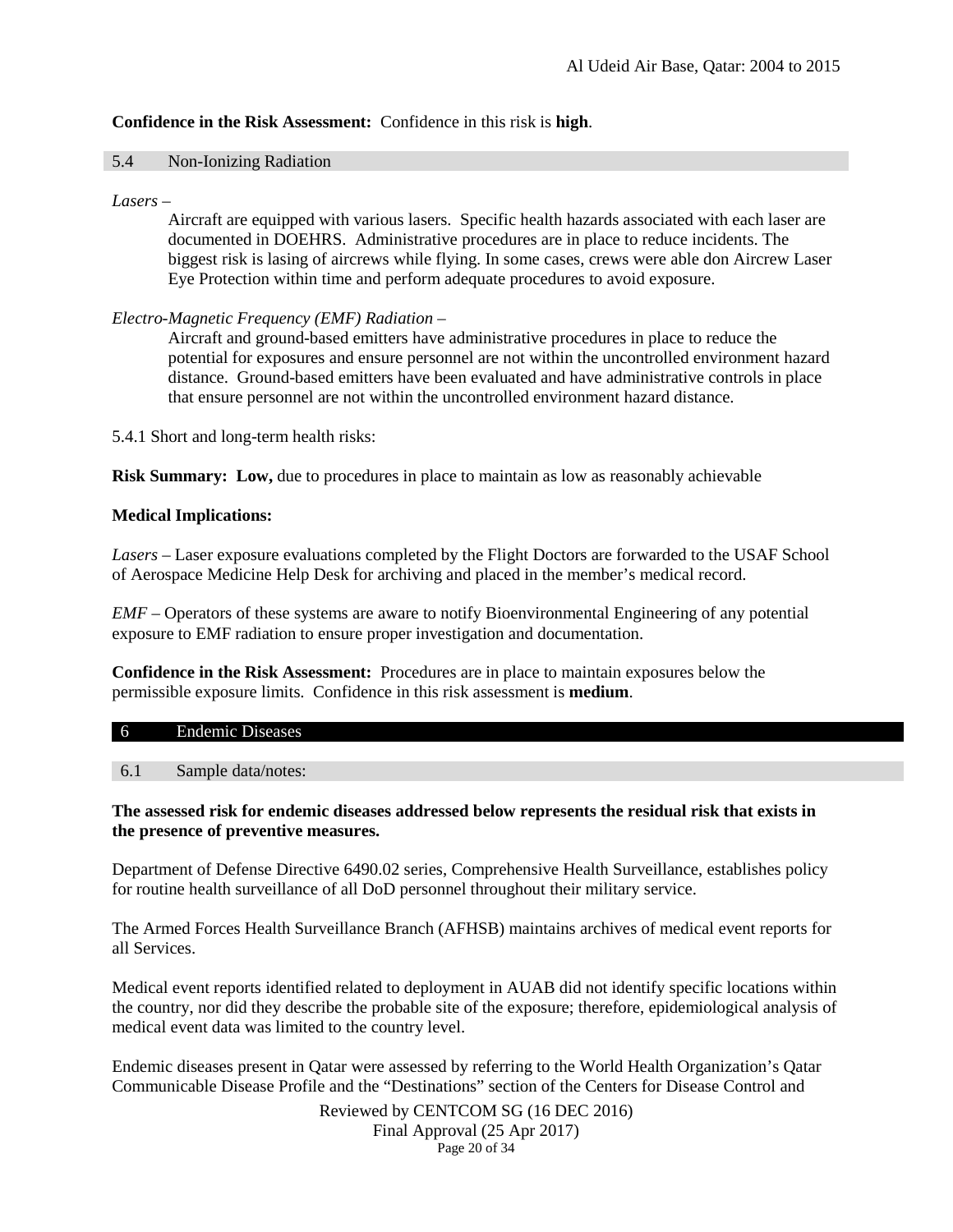Prevention (CDC) Travelers' Health website, <http://wwwnc.cdc.gov/travel/destinations/traveler/none/Qatar>

Where effective vaccines, such as those for Hepatitis A and B, are in place, risk to individuals is effectively reduced to none and these endemic diseases were excluded from further assessment.

Reporting of medical events from deployed environments is inconsistent. Identified reports of endemic disease associated with deployment to AUAB, Qatar are assumed not to represent all cases of reportable endemic disease events among service personnel deployed to AUAB. Where available, additional relevant reports were used to supplement reportable medical event data for this assessment.

# <span id="page-20-0"></span>6.2 Gastrointestinal Diseases

U.S. Service members have little or no immunity to the food and waterborne diseases present in AUAB, Qatar. To prevent food and waterborne diseases among individuals deployed to AUAB, food and water are purchased from approved sources. Food is prepared in facilities where there is public health oversight (certificate of sanitation, health screening of food service workers, periodic inspections, etc.). Due to the potential presence of disease causing organisms, as well as the high prevalence of improper food handling and preparation, local food and water were not approved for consumption. Viral gastroenteritis that is spread through contact or fomites (any inanimate object or substance capable of carrying infectious organisms) presents a recurrent risk due to a high rate of personnel turnover, and shared dining, berthing, bathroom facilities, and working spaces.

**Approach:** The health risk for fomite-borne gastrointestinal infections and endemic food and waterborne diseases to individuals deployed to AUAB, Qatar during the period of this assessment was epidemiologically assessed based on the combination of identified endemic diseases, knowledge of preventive measures in place, review of medical event reports associated with deployment to AUAB, and review of military public health reports.

6.2.1 Short-term health risks:

# **Risk Assessment:**

The short-term risk for viral gastroenteritis was **moderate.** Risk due to a high rate of personnel turnover, shared dining, berthing and bathroom facilities, and working spaces is not substantially different than that expected in similar settings within the United States.

The short-term risk associated with food borne and waterborne diseases in AUAB was **low** (bacterial or viral gastroenteritis, protozoal diarrhea, cholera, brucellosis, hepatitis E).

**Medical Implications:** Gastroenteritis, particularly from viral agents, can cause periodic outbreaks in spite of preventive measures. A small number of infections may require greater than 72 hours convalescence and/or hospitalization.

**Confidence in the risk assessment:** Confidence in the risk assessment is **high**. Food and water borne diseases, especially those with short convalescence and lack of long-term health effects are often underreported for deployed military populations.

6.2.2 Long-term health risks:

#### Reviewed by CENTCOM SG (16 DEC 2016) Final Approval (25 Apr 2017) Page 21 of 34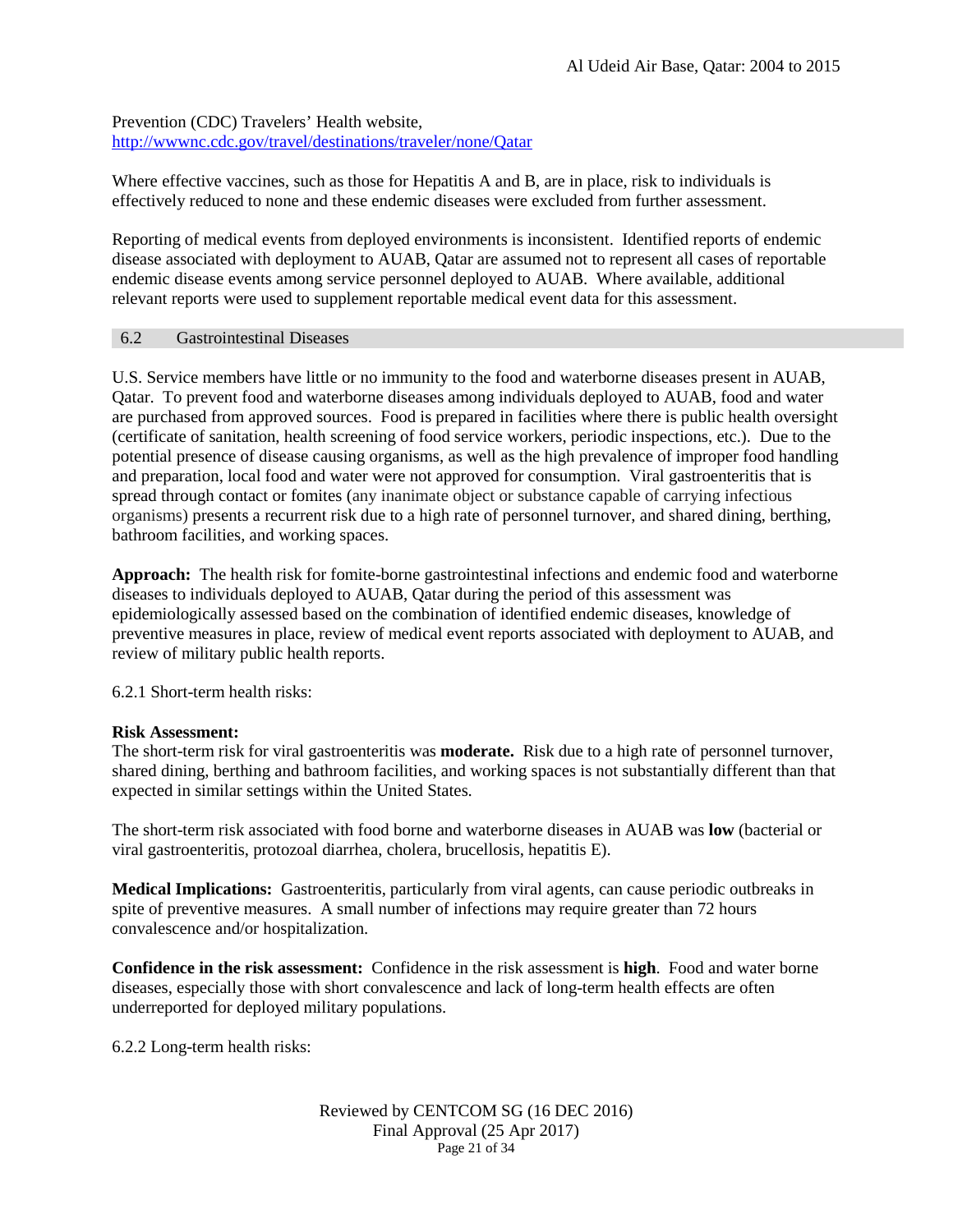**Risk Assessment:** The long-term risk associated with food and waterborne diseases was **low** for protozoal diarrhea and brucellosis.

**Medical Implications:** Long-term health effects resulting from infection with food and waterborne diseases are rare.

**Confidence in the risk assessment:** Confidence in the risk assessment was **high**. Incidence of protozoal diarrhea and brucellosis in the post deployment military population is known to be extremely low.

# <span id="page-21-0"></span>6.3 Arthropod Vector-Borne Diseases

The climate and ecological habitat found in Qatar support populations of arthropod vectors, including mosquitoes, ticks, and sand flies. Risk for arthropod-borne disease is higher during warmer months (typically from April through November); with variable rates of disease transmission (vector-borne diseases occur at low or unknown levels throughout the country). Personnel may have been exposed to mosquitoes, ticks, sand flies, or other biting vectors both during the day or night. Risk is higher in urban and other densely populated areas, or near where animals were kept. Removing vector harborages, spraying for vectors within base camps, avoiding animals or areas where they were kept, proper wearing of insecticide-treated (permethrin) uniforms, use of bed nets in field conditions, and the application of insect repellent to the skin (DEET) were the main protective measures against vector-borne diseases. Of the endemic vector-borne diseases present in Qatar, malaria is the only disease for which chemoprophylaxis is available.

**Approach:** The health risk for endemic vector-borne diseases to individuals deployed to AUAB during the period of this assessment was epidemiologically assessed based on the combination of identified endemic diseases, knowledge of preventive measures in place, review of medical event reports associated with deployment to AUAB and review of military public health reports.

6.3.1 Short-term (acute) health risks:

**Risk assessment:** The short-term risk for the vector-borne diseases sandfly fever, West Nile Fever, Crimean-Congo hemorrhagic fever, typhus, and plague was **low.** Individuals who deploy from AUAB, and/or supported base camps, to urban or rural outlying areas may experience increased short-term risk.

The short-term risk for malaria and cutaneous leishmaniasis was **moderate**. Individuals who deployed from AUAB or the other camps in the immediate vicinity, to urban or rural outlying areas, may have experienced increased short-term risk.

**Medical Implications:** Malaria, sandfly fever, West Nile Fever, Crimean-Congo hemorrhagic fever, typhus, and plague present in AUAB, Qatar have fairly short incubation periods ranging from days to weeks. Any of these diseases would initially present as acute fever and malaise, some accompanied by rash, and would lead to acute, sometimes severe illness. Cutaneous leishmaniasis typically presents as skin lesions, single or multiple, that start as a papule and enlarge into an ulcer.

**Confidence in the risk assessment:** Confidence in the risk assessment is **moderate**. Reports of vector borne disease, including malaria and leishmaniasis, were received through official DoD medical event reporting systems.

6.3.2 Long-term (acute) health risks:

#### Reviewed by CENTCOM SG (16 DEC 2016) Final Approval (25 Apr 2017) Page 22 of 34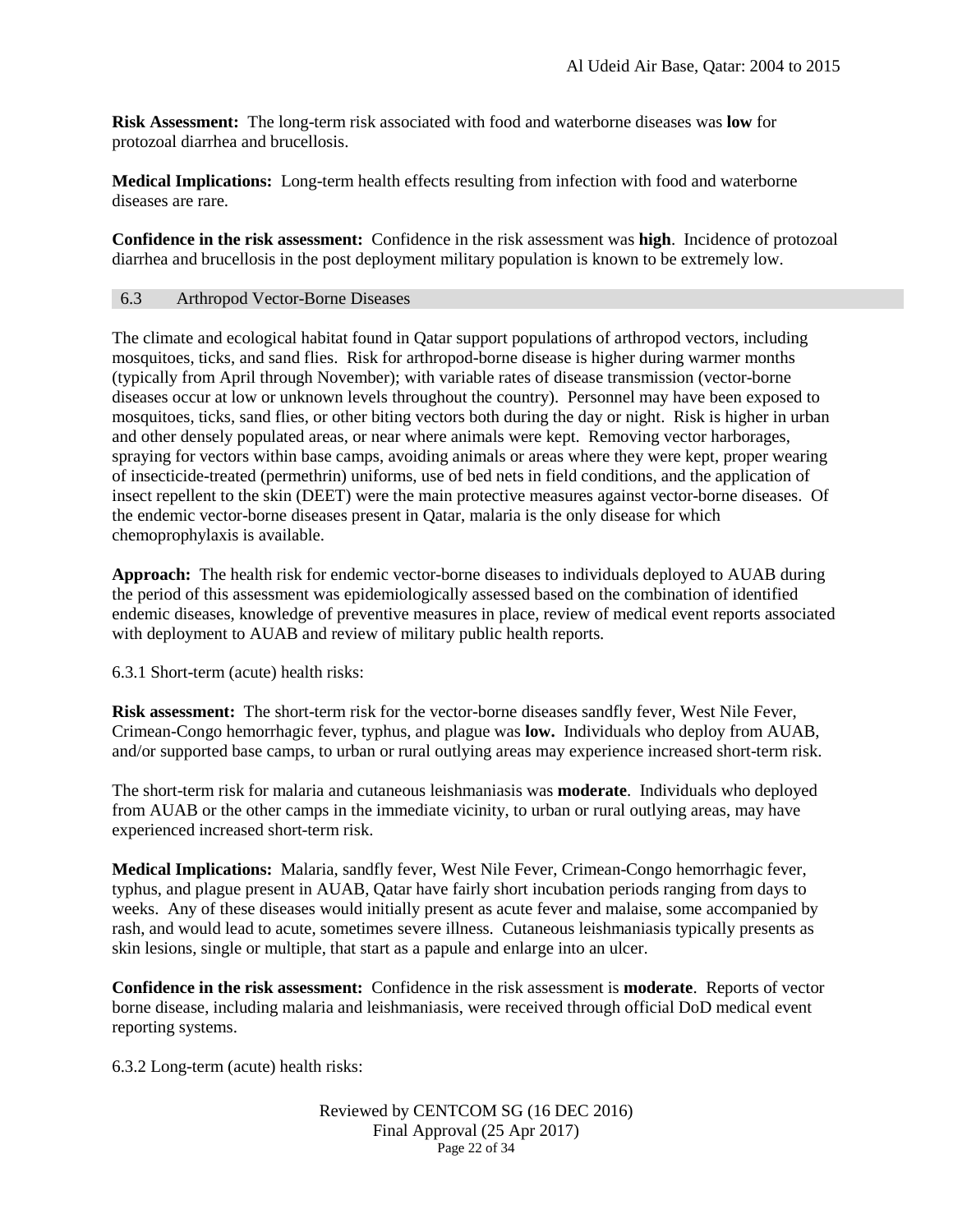**Risk assessment:** The long-term risk for leishmaniasis, cutaneous and visceral, was **low**. The long-term risk for *vivax* (relapsing) malaria was **low**.

**Medical Implications:** Both visceral and cutaneous leishmaniasis may have extended incubation periods, ranging from a months to years. Although rare, it is possible to be infected during deployment, but not to have clinically evident disease until redeployed. Leishmaniasis should be considered in the differential diagnosis for any unusual skin lesions, or chronic, systemic disease. Plasmodium v*ivax* and P. *falciparum* malaria were the predominate species of malaria found in Qatar. Relapses following *vivax* blood stage treatment are possible due to hypnozoites that remain dormant in the liver.

**Confidence in the risk assessment:** Confidence in risk assessment is **medium**. Incidence of visceral leishmaniasis in the post deployment military population is known to be low. Cases of cutaneous leishmaniasis were detected and treated post deployment. The military medical community was/is aware of the presence of leishmaniasis in Qatar, and skin lesions in individuals with a history of time spent in Qatar were/are evaluated with that in mind. No cases of relapsing malaria have been reported in the Service-mandated reporting systems.

### <span id="page-22-0"></span>6.4 Water Contact Diseases

Operations or activities that involved extensive water contact may have resulted in personnel being temporarily debilitated with leptospirosis in some locations. Leptospirosis health risk typically increases during flooding. In addition, although not specifically assessed in this document, bodies of surface water were likely to be contaminated with human and animal waste. Activities such as wading or swimming may have resulted in exposures to enteric diseases such as diarrhea and hepatitis via incidental ingestion of water. Prolonged water contact also may have also lead to the development of a variety of potentially debilitating skin conditions such as bacterial or fungal dermatitis.

**Approach:** The health risk for endemic water contact diseases to individuals deployed to AUAB during the period of this assessment was epidemiologically assessed based on the combination of identified endemic diseases, knowledge of preventive measures in place, review of medical event reports associated with deployment to AUAB, and review of military public health reports.

6.4.1 Short-term (acute) health risks:

**Risk assessment:** Due to the background of any existing water-contact diseases, the risk for any disease is **moderate**.

**Medical Implications:** Human infection occurs through exposure to water or soil contaminated by infected animals and has been associated with wading, and swimming in contaminated, untreated open water. Leptospirosis can enter the body through cut or abraded skin, mucous membranes, and conjunctivae. Ingestion of contaminated water can also lead to infection.

# **Confidence in the risk assessment:** Confidence is **medium**.

6.4.2 Long-term (acute) health risks:

Leptospirosis risk is moderate year-round with peak season April through October. The disease is present in Qatar, but at unknown levels. Data are insufficient to assess potential disease rates, up to 1-10 percent of personnel wading or swimming in bodies of water such as lakes, streams, or irrigated fields could be affected per month. The acute generalized illness associated with infection can mimic other tropical

> Reviewed by CENTCOM SG (16 DEC 2016) Final Approval (25 Apr 2017) Page 23 of 34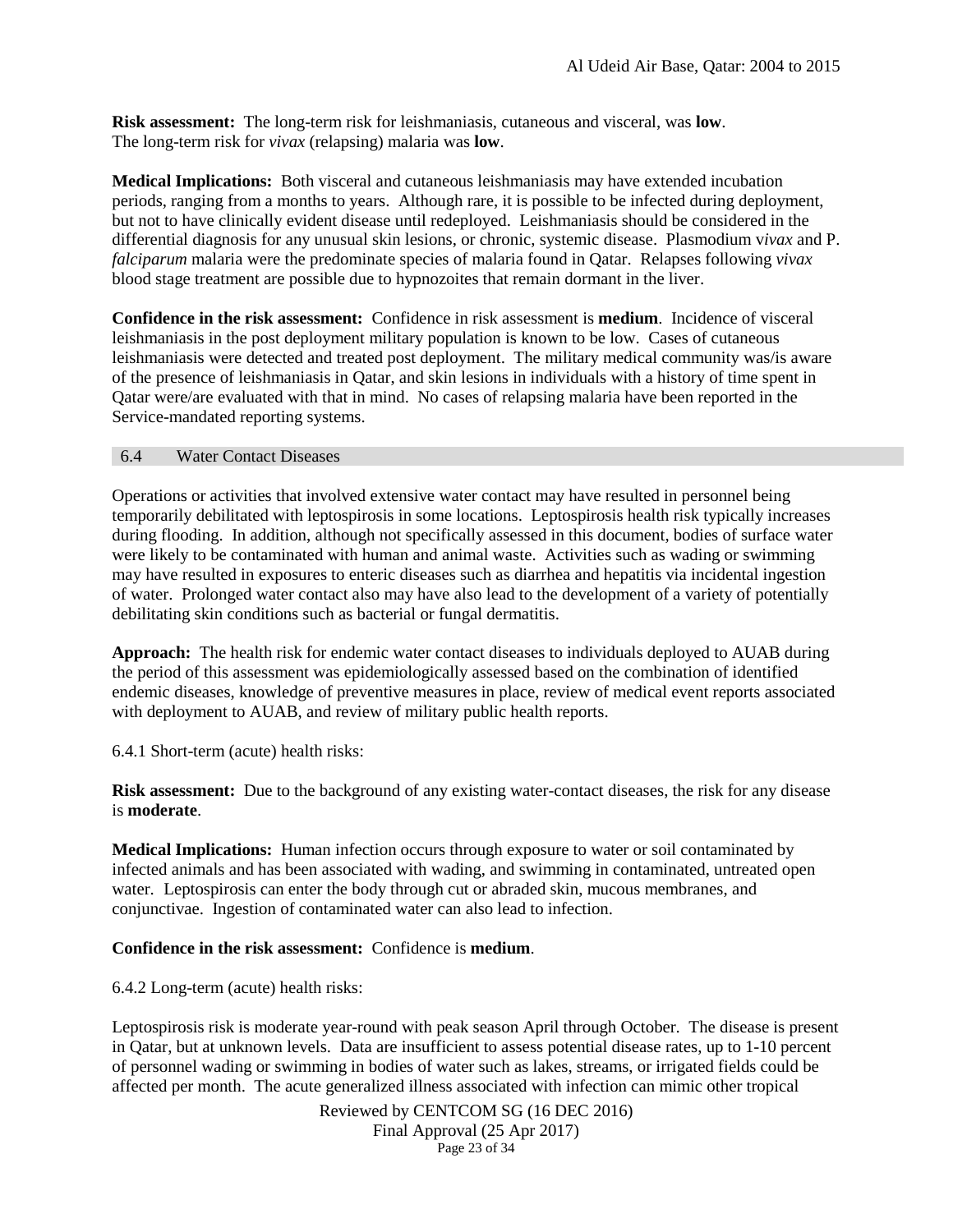diseases (for example, dengue fever, malaria, and typhus), and common symptoms include fever, chills, myalgia, nausea, diarrhea, cough, and conjunctival suffusion. Manifestations of severe disease can include jaundice, renal failure, hemorrhage, pneumonitis, and hemodynamic collapse. Recreational activities involving extensive water contact may result in personnel being temporarily debilitated with leptospirosis. Health risk for leptospirosis is **moderate**.

# <span id="page-23-0"></span>6.5 Respiratory Diseases

U.S. military populations living and working in close-quarter conditions were at risk for substantial person-to-person spread of respiratory virus infections such as the common cold and influenza. Primary exposure pathways for tuberculosis include prolonged close contact (generally several hours per day for greater than three days per week in a closed space) with the local population or third country national contractors. U.S. personnel who remained on base had limited to no contact with the local population, and local and third country national workers/contractors were required to complete health screening prior to employment.

**Approach:** The health risk for respiratory diseases to individuals deployed to AUAB during the period of this assessment was epidemiologically assessed based on the combination of identified endemic diseases, knowledge of preventive measures in place, review of medical event reports associated with deployment to AUAB, and review of military public health reports.

6.5.1 Short-term (acute) health risks:

**Risk Assessment:** The short-term risk for upper respiratory infections was low. Risk due to a high rate of personnel turnover, shared dining, berthing, recreational facilities, and working spaces is not substantially different than that expected in similar settings within the United States.

The short-term risk for tuberculosis was **low**.

# **Medical Implications:**

Upper respiratory infections, particularly from viral agents, can cause periodic outbreaks in spite of preventive measures. A small proportion of infections may require greater than 72 hours convalescence and/or hospitalization.

Symptoms of tuberculosis, including fever, weight loss, night sweats and cough, typically start within 1-6 months of infection. The lifetime risk for tuberculosis after becoming infected is 5-10%; half of this risk occurs in the first two years following infection.

**Confidence in the risk assessment:** Confidence in risk assessment is medium. Upper respiratory infections, especially those with short convalescence and lack of long-term health effects are not reportable for deployed military populations. Tuberculosis prevalence in the local population is widespread, but no reports of tuberculosis were identified for individuals deployed to AUAB during the assessment period.

6.5.2 Long-term (chronic) health risks:

**Risk Assessment:** The long-term risk for tuberculosis was **low**.

Reviewed by CENTCOM SG (16 DEC 2016) Final Approval (25 Apr 2017) Page 24 of 34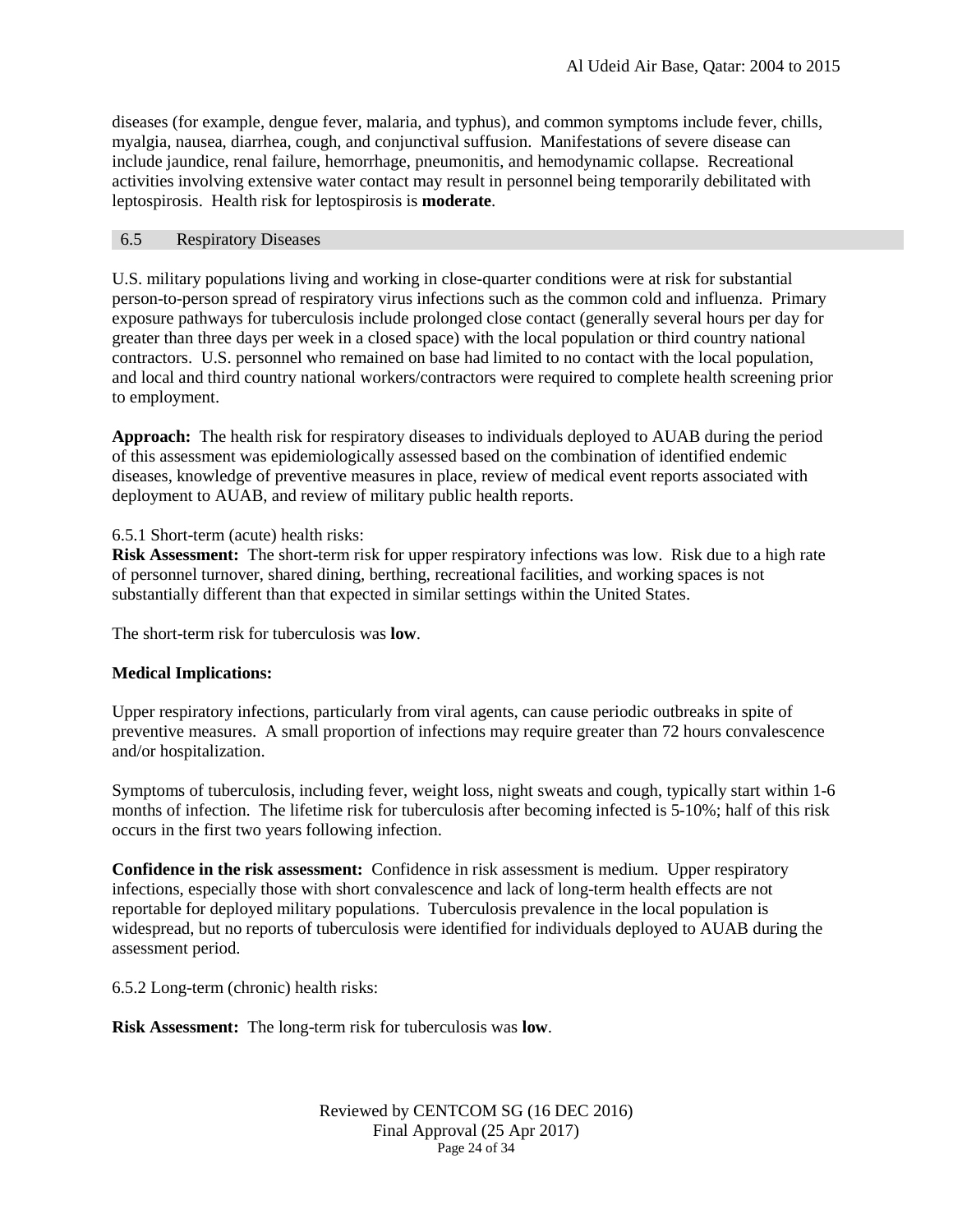**Medical Implications:** Symptoms of tuberculosis can be delayed by two or more years following infection. Tuberculosis should be considered in assessing symptoms of fever accompanied by night sweats and cough.

**Confidence in the risk assessment:** Confidence in risk assessment is **high**. Prevalence of tuberculosis in the local population is widespread, but prevalence of tuberculosis in the post deployment military population is known to be extremely low.

### <span id="page-24-0"></span>6.6 Animal-Contact Diseases

Animals in Qatar were not routinely vaccinated against vaccine preventable diseases such as rabies or anthrax. Q-fever, anthrax, and rabies are known to be present in Qatar. Exposure to animals, and/or locations where animals were kept (stray dogs/cats, barnyards, slaughterhouses), were the primary infection sources for all these diseases, and avoidance of companion and farm animal contacts was the primary prevention strategy. Preventive measures in place include anthrax vaccination, which is effective in preventing both cutaneous and inhalation anthrax, and rabies post exposure prophylaxis, which is effective for preventing onset of rabies in exposed individuals.

**Approach:** The health risk for endemic animal contact diseases to individuals deployed to AUAB during the period of this assessment was epidemiologically assessed based on the combination of identified endemic diseases, knowledge of preventive measures in place, review of medical event reports associated with deployment to AUAB, and review of military public health reports.

6.6.1 Short-term (acute) health risks:

**Risk Assessment:** The short-term risk for anthrax (naturally acquired), rabies and Q-fever was **moderate**.

**Medical Implications:** Naturally occurring anthrax (non-weaponized) is an acute disease that usually affects the skin, while inhalation anthrax has mild and non-specific initial symptoms among unimmunized individuals.

Symptoms of acute Q-fever, which may present one week to greater than one month after exposure, include fever, chills and weakness.

Rabies presents as an acute, viral encephalomyelitis and is almost invariably fatal.

**Confidence in the risk assessment:** Confidence in risk assessment is **high**.

6.6.2 Long-term (chronic) health risks:

**Risk Assessment:** The long-term risk for Q-fever and rabies was **low**. However, Q-fever was diagnosed in a small number of personnel after they returned to the U.S.

**Medical Implications:** Q-fever is generally an acute febrile disease. However, considerable variation in severity and duration may be seen; infections may be unapparent or present as a nonspecific undifferentiated febrile syndrome or as pneumonia. Q-fever should be considered in the differential diagnosis of an undifferentiated febrile syndrome when personnel mention a history of being near or in areas where animals were kept or had been kept.

> Reviewed by CENTCOM SG (16 DEC 2016) Final Approval (25 Apr 2017) Page 25 of 34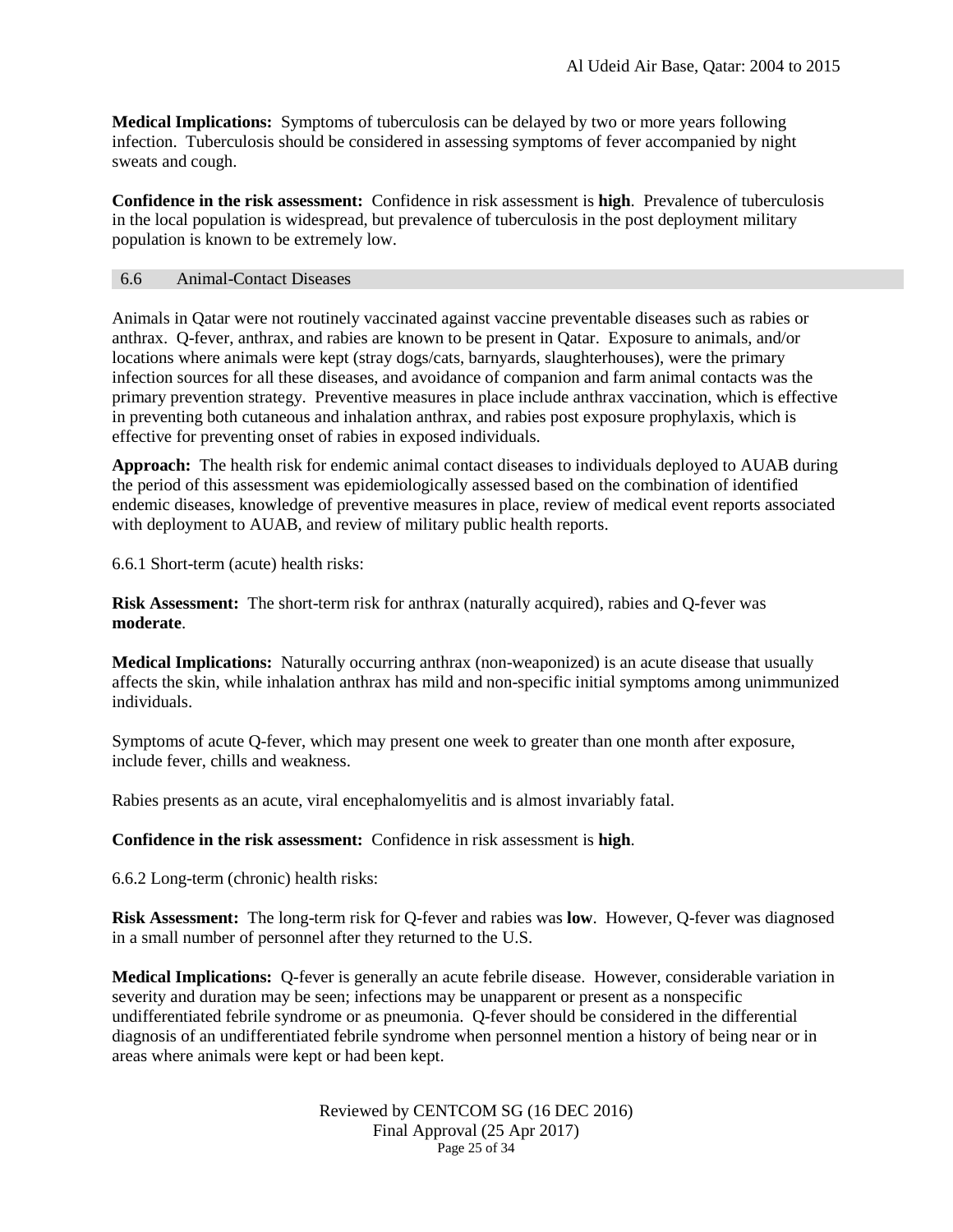The incubation period for rabies is typically 1–3 months, but may be more than one year in rare instances.

<span id="page-25-0"></span>**Confidence in the risk assessment:** Confidence in risk assessment is **high**.

### 7 Venomous Animals/Insects

All information was taken directly from the Clinical Toxinology Resources web site (http://www.toxinology.com) from the University of Adelaide, Australia and from the Armed Forces Pest Management Board Living Hazards Database (http://www.afpmb.org/content/living-hazards-database). The species listed below have home ranges that overlap the location of Qatar and may have presented a health risk if they were encountered by personnel. Personnel at AUAB experience minimal sightings or contact.

7.1 Short-term (acute) health risk:

7.1.1 Spiders: Numerous species of spiders are found in AUAB. The Black Widow Spider (*Latrodectus lugubris*) is the only known species whose bite presents a threat. Widow spider bites are mostly minor and even significant envenomation is unlikely to be lethal. Bite is usually felt as a "sting", with delayed (10+min) local pain, and sweating. More severe envenomation may produce regional pain, tender draining lymph nodes, nausea, hypertension, and malaise. Health risk was **low**.

7.1.2 Scorpions: Numerous species of scorpion are found in AUAB. The majority of scorpions found in the region have stings that cause only short lived local effects, such as pain, without systemic effects. Serious envenomations may result in numbness, frothing at mouth, difficulty breathing, and convulsions. Various factors influence the severity of the envenomation to include health and age of patient, sting site, and size and age of scorpion. Most scorpion venom is neurotoxic with a mixture of other substances. If the patient is allergic to bee and wasp stings, extreme caution and care must be taken to prevent excessive morbidity and even possibly death. The following three scorpions are listed as present at AUAB and have known detrimental health effects:

- Androctonus crassicauda (Black Scorpion): Severe envenoming possible, potentially lethal. Cardiotoxicity may be direct or indirect, but is a feature of severe envenoming, with cardiac arrhythmias, cardiac failure.
- Buthacus yotvatensis, Buthacus lepochelys, Compsobuthus arabicus, Orthochirus scrobiculosus: There are a number of dangerous Buthid scorpions, but also others known to cause minimal effects only. Without clinical data it is unclear where this species fits within that spectrum.

Overall health risk from scorpions is **low**.

7.1.3 Snakes: Numerous species of snakes are found in AUAB. A number of poisonous snakes have been encountered to include cobras, pit vipers, and vipers. Vipers are the most significant type of snakes that pose a health risk if encountered and possess highly toxic venom. The following list is not an allinclusive list of snakes in the area, but rather those deemed most significant or potentially encountered:

• Astrotia stokesii (Stokes' Sea Snake), Enhydrina schistosa (Beaked Sea Snake), Hydrophis cyanocinctus (Asian Annulated Sea Snake), Hydrophis gracilis (Graceful Small-headed Sea Snake) Hydrophis lapemoides (Persian Gulf Sea Snake) Hydrophis ornatus (Reef Sea Snake), Hydrophis spiralis (Yellow Sea Snake), Lapemis curtus (Shaw's Sea Snake), Pelamis platurus (Yellow Bellied Sea Snake), Thalassophina viperina (Olive Sea Snake): Sea snake bites vary from trivial to lethal envenoming.

Cerastes gasperettii (Gasperetti's Horned Sand Viper): Significant local effects and systemic

Reviewed by CENTCOM SG (16 DEC 2016) Final Approval (25 Apr 2017) Page 26 of 34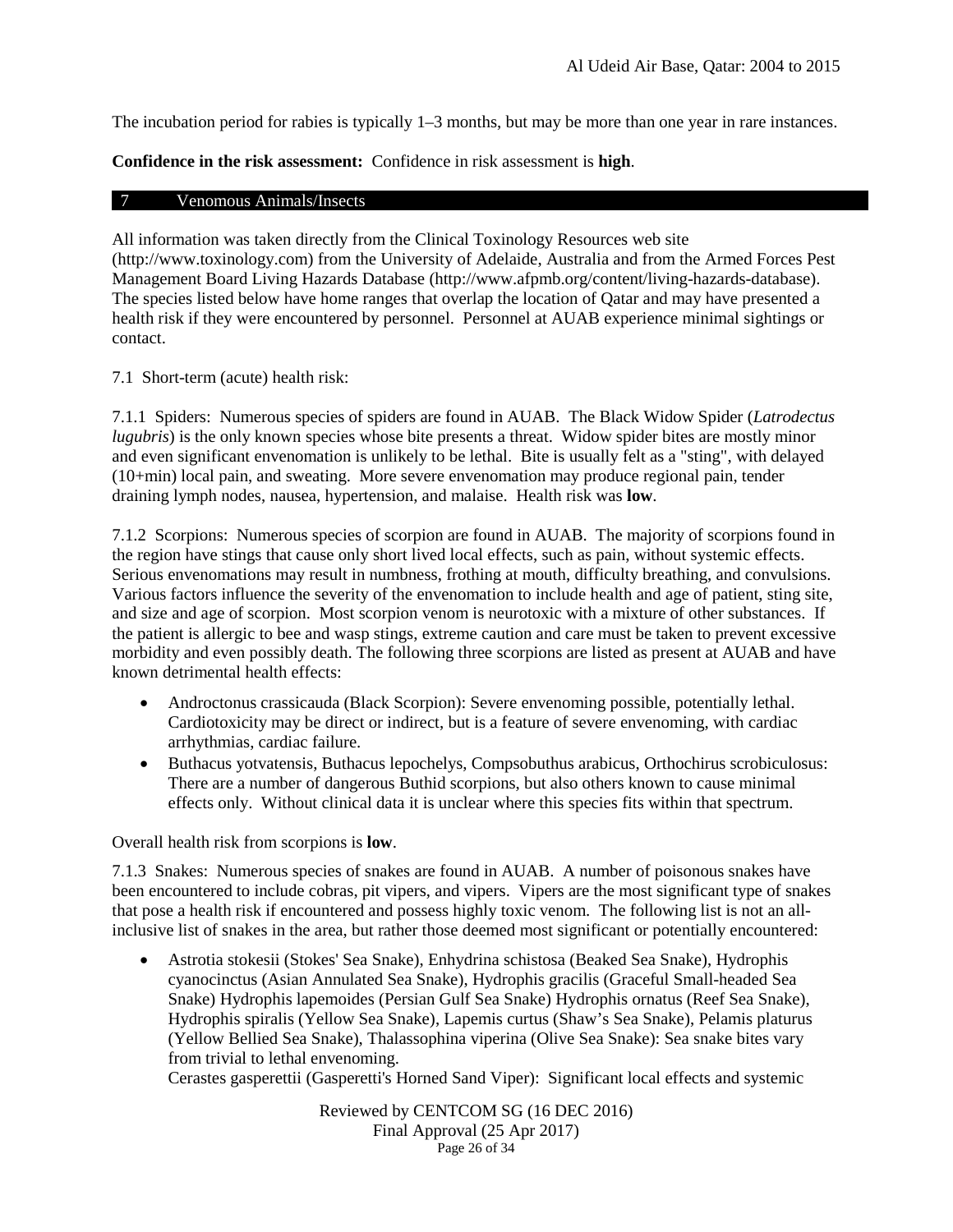effects, including coagulopathy can occur.

• Echis coloratus (Burton's carpet viper), Echis sochureki (Sochurek's Saw-scaled Viper), Macrovipera lebetina (Blunt-nosed Viper): Severe envenoming possible, potentially lethal.

Overall health risk from snakes is **low**.

7.1.4 Snails/Fish: Numerous species of snails and fish are found in AUAB. The following list is not an all-inclusive list of snails or fish that cause envenomations and/or contain neurotoxins:

- Conus textile (Snails): Serious & painful envenomations (sometimes fatal) usually occur when swimmers (waders) pick up shells with live snails still inside
- Synanceja trachynis (Stone fish), Pterois volitans (Lionfish): Very potent neurotoxin w/ cytotoxic & possibly hemolytic factors

Overall health risk from snails/fish is **low**.

7.2 Long-term (chronic) health risk:

# **No long-term health risks were identified based on available data.**

**Risk assessment:** The long-term risk associated with venomous animals/insects is **low** based on disease incident reporting from AUAB.

**Medical implications:** Long-term health effects resulting from interaction with venomous animals/insects is **Low**, based on efficacy of control measure as evidenced by lack of disease(s) reported in various medical surveillance data bases e.g, TMDS, MERS, DRSi as per incident reporting from AUAB.

#### 8 Heat/Cold Stress

# <span id="page-26-0"></span>**8.1 Site-Specific Conditions**

Summer (March through October) brings dust storms and high temperatures. The health risk of heat stress/injury based on temperatures alone is **Low** (< 78 °F) in December - January, **High** (82-87.9°F) in February and November, and **Extremely High** (≥ 88°F) from March – October. However, work intensity and clothing/equipment worn pose greater health risk of heat stress/injury than environmental factors alone (Goldman, 2001).

Personnel are educated on dangers of heat stress, water intake, work/rest cycles, and other preventive measures.

#### 8.2 Heat

# 8.2.1 Heat Exposure Guidelines

The risk of heat injury is based on the Wet Bulb Globe Temperature Index as follows: **Low** (80-84.9 °F) **Moderate** (85-87.9°F) **High** (88-89.9°F) **Extremely High**  $(\geq 90^{\circ}F)$ 

> Reviewed by CENTCOM SG (16 DEC 2016) Final Approval (25 Apr 2017) Page 27 of 34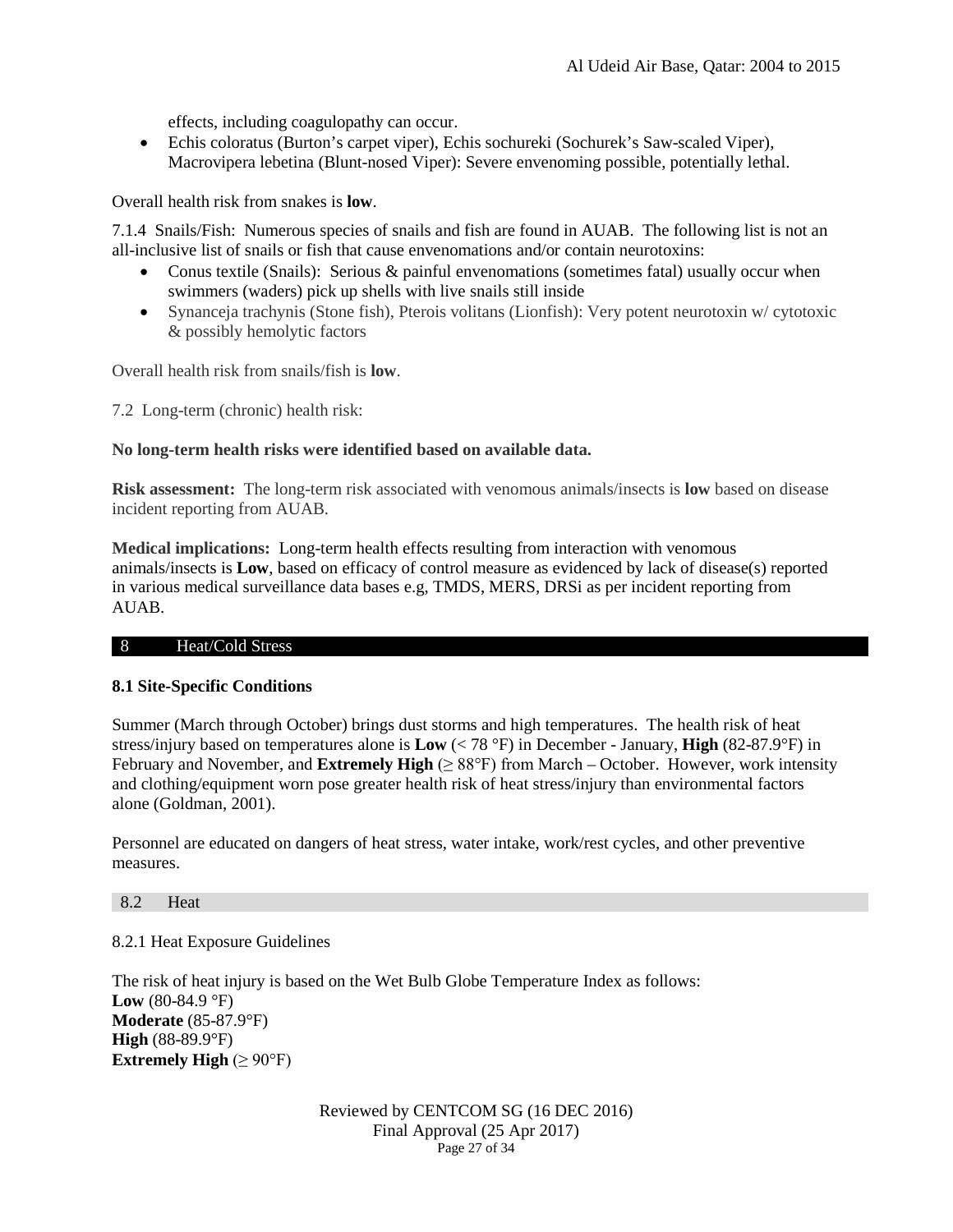8.2.2 Short (acute) and long-term (chronic) health risk:

**Approach:** No heat casualty, medical event reports involving heat injuries or heat stress monitoring data were available in the Defense Occupational and Environmental Health Readiness System or the Military Exposure Surveillance Library for any of the camps covered in this assessment. Accordingly, risk estimates are based strictly on existing climatologic data.

# **Risk Summary:**

Short-term (acute) health risk: The short-term health risk of heat injury for unacclimatized individuals (i.e. on site less than four weeks) from March to October was **high**. For the remainder of the year, health risk was **low**. Health risk for persons with underlying health conditions may be elevated above these baselines, especially during May-September.

Long-term health risk: The long-term health risk is **low**.

**Medical implications:** Severity of heat injury can range from mild clinical signs such as clamminess, nausea, disorientation or headache to life threatening symptoms requiring hospitalization. Long-term medical implications from heat injuries are rare but can occur, especially from more serious injuries such as heat stroke. Individuals with a history of heat injury, even when medical attention was not sought, are at increased risk for future heat injury; repeat heat injury may have increased severity.

**Confidence in the risk assessment:** Based on generally available information on climatic conditions and the absence of reported heat injuries, confidence in risk assessment is high. Individuals who experienced mild symptoms of heat injury may not have sought medical attention; this may lead to an underestimation of the risk.

# <span id="page-27-0"></span>8.3 Cold

Even on warm days there can be a significant drop in temperature after sunset by as much as 40 °F. There is a risk of cold stress/injury when temperatures fall below 60 °F, which can occur from November to March. The health risk assessment for non-freezing cold injuries (chilblain, trench foot, and hypothermia) is **Low** based on historical temperature and precipitation data. Frostbite is unlikely to occur because temperatures rarely drop below freezing. As with heat stress/injuries, cold stress/injuries are largely dependent on operational and individual factors instead of environmental factors alone. With protective measures in place the health risk assessment is **low** for cold stress/injury.

8.3.1 Short (acute) and long-term (chronic) health risk:

**Approach:** No cold injury data were available in the Defense Occupational and Environmental Health Readiness System or the Military Exposure Surveillance Library for any of the camps covered in this assessment. Accordingly, risk estimates are based strictly on existing climatologic data.

**Risk Summary:** The risk for cold stress/injuries is largely dependent on clothing/equipment worn, operational work intensity and individual factors rather than environmental factors alone. The acute and chronic risk for non-freezing cold injuries, such as chilblain, trench foot, and hypothermia was **low**.

Short-term (acute) health risk: The short-term risk for any cold injury was **low**.

Reviewed by CENTCOM SG (16 DEC 2016) Long-term health risk: The long-term risk for any cold injury was **low**

Final Approval (25 Apr 2017) Page 28 of 34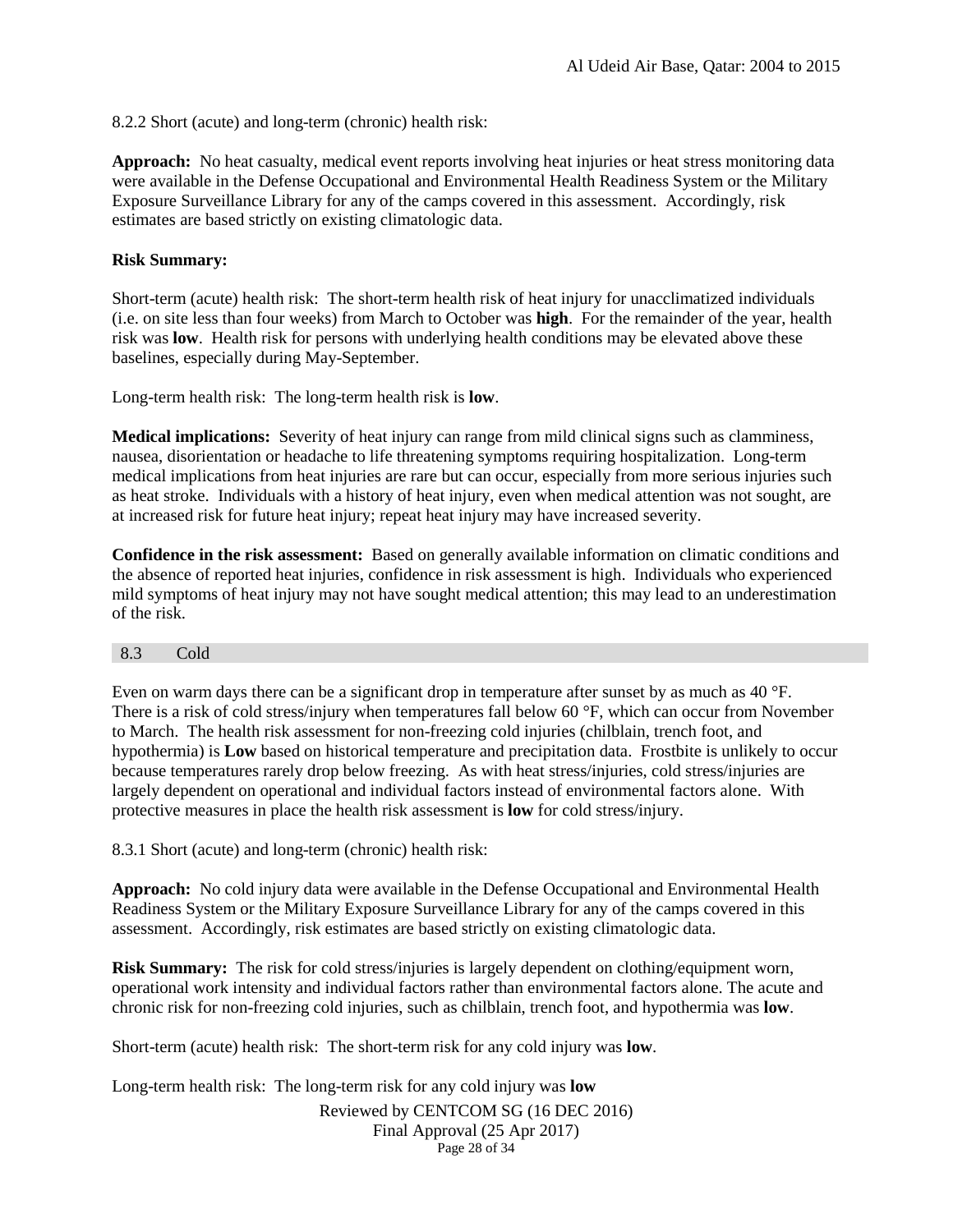**Medical implications:** The cooling of body parts may result in various cold injuries - nonfreezing injuries, freezing injuries and hypothermia which is the most serious. Toes, fingers, ears and nose are at greatest risk because these areas do not have major muscles to produce heat. In addition, the body will preserve heat by favoring the internal organs and thus reducing the flow of blood to the extremities under cold conditions. The most severe cold injury is hypothermia which occurs from excessive loss of body heat and the consequent lowering of the body's core temperature.

**Confidence in the risk assessment:** Based on generally available information on climatic conditions and the absence of reported cold injuries, confidence in risk assessment is **high**. Individuals who experienced mild symptoms of cold injury may not have sought medical attention; this may lead to an underestimation of the risk.

| O                             | $\sim$<br>٠ |
|-------------------------------|-------------|
|                               |             |
| Q<br>$\overline{\phantom{a}}$ |             |

<span id="page-28-0"></span>Occupational and Environmental Health Assessments at AUAB indicate the potential for hazardous noise when working on or near the flightline and/or industrial shops. Appropriate hearing protection is provided for all individuals in shops which generate or are exposed to hazardous noise. Site-specific workplace surveillance data is available in DOEHRS and/or MESL.

9.1.1 Exposure Guidelines:

The Services have established occupational exposure limits (OEL) for continuous or intermittent noise at 85 decibels on the A-weighted scale (dbA), 84 dbA for the Navy, as an eight hour time-weighted average (TWA). The A-weighted scale of noise measurement is used because it mimics the human ear's response to sound. All Services require that individuals routinely exposed to noise levels greater than the OEL be enrolled in the hearing conservation program. Generally, routinely exposed is defined as when the TWA exceeds 84 dB(A) on average more than 2 days in any month.

9.1.2 Site-Specific Conditions:

Sources of potential noise include flight line operations, associated with both fixed and rotary wing aircraft, tactical generators and various hand tools in maintenance shops. Due to the inherent noise hazard in flight line operations, personnel are required to wear dual hearing protection.

<span id="page-28-1"></span>9.1.3 Short (acute) and long-term (chronic) health risk:

**Approach:** Knowledge of the Service hearing conservation programs and typical sound pressure level measurements associated with the various potential noise generating sources were used to complete the health risk assessment.

Risk Summary:

Short-term health risk: The short-term risk of noise induced hearing loss with the use of appropriate hearing protection use is **moderate**. Few exposed individuals are expected to have experienced noticeable short-term health effects such as annoyance, speech interference, fatigue and temporary hearing threshold shifts during deployment.

> Reviewed by CENTCOM SG (16 DEC 2016) Final Approval (25 Apr 2017) Page 29 of 34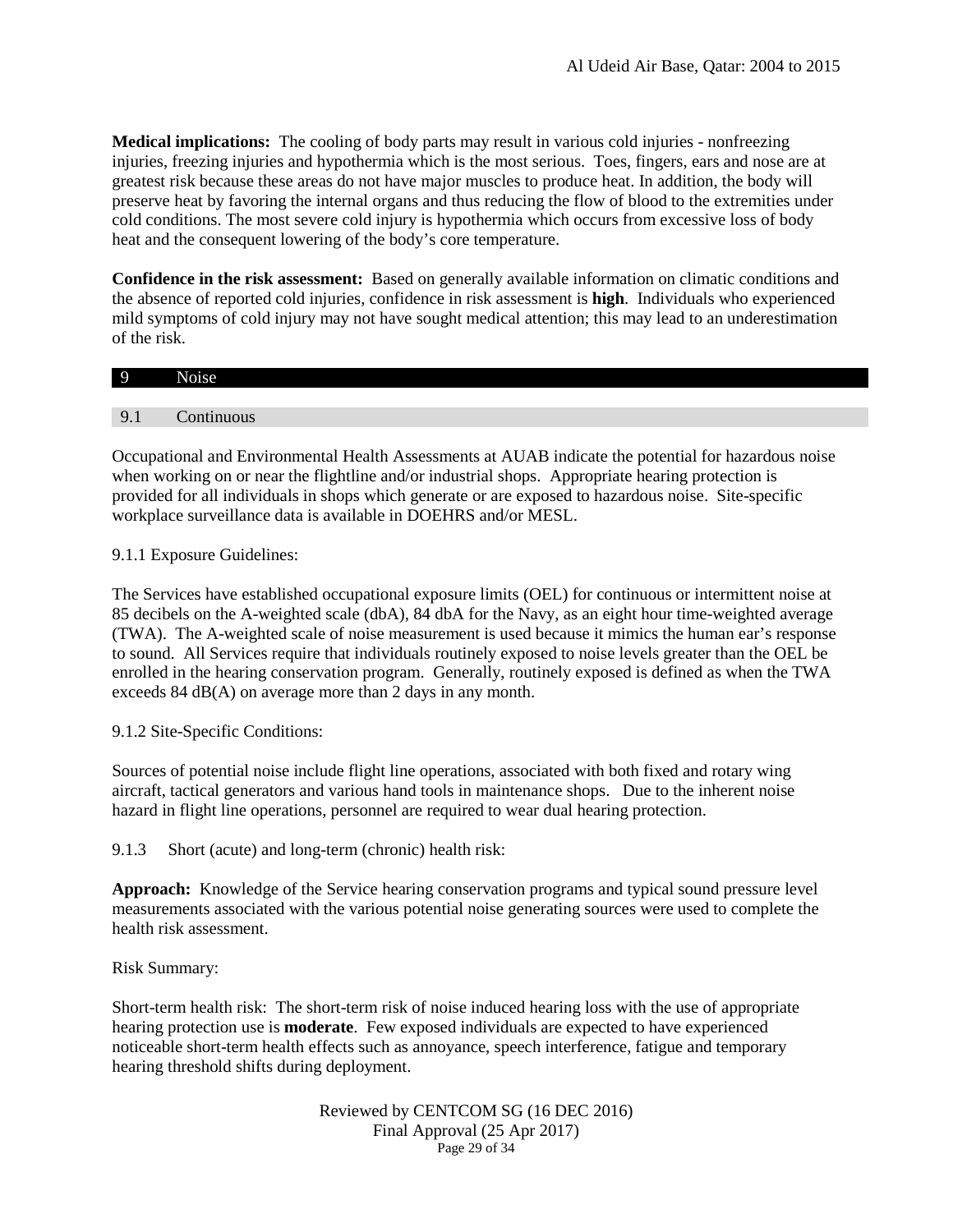Long-term health risk: The long-term risk of noise induced hearing loss with appropriate hearing protection use is **moderate**.

**Confidence in the Risk Assessment**: Confidence in the health risk assessment is **high.** There is a wellestablished hearing conservation program; hearing protection is readily available and generally worn by individuals with known occupational exposures across the Services. However, the limited availability of information about specific noise sources and enforcement of the use of personal protective equipment diminishes confidence.

9.2 Impulse

While some potential for impulse noise may be from shop equipment, most of the exposure is limited to certain specialties (i.e. Security Forces, Explosive Ordinance Disposal, etc.). These workplace-specific exposures are documented in DOEHRS.

9.2.1 Short-term (acute) and Long-term (chronic) health risks:

Due to available data, the short and long-term risk of impulse noise with appropriate hearing protection is **moderate**.

#### 10 Unique Concerns

<span id="page-29-0"></span>10.1 Mold

Mold growth in facilities at AUAB is common due to climatic conditions and frequent HVAC use.

**Approach –** Per EPA and the CDC, mold is only sampled at the request of a physician when an individual is experiencing medical symptoms. No sampling of mold has occurred at AUAB. When mold is present, the mold is remediated and the source of moisture is eliminated.

**Risk Summary: Low–** The health risk associated with mold is low. Regardless of type of mold present, mold is a low health risk to a healthy population. Both short and long-term risk effects are low.

**Medical Implications:** Individuals who are sensitive to mold may experience allergic airway symptoms.

**Confidence in the Risk Assessment:** Confidence in this risk assessment is high based on World Health Organization, Environmental Protection Agency, and Center for Disease Control guidance and research.

#### 10.2 Potential Environmental Contamination Sources

In addition to environmental exposures already discussed, there may be specific occupational exposure pathways associated with aircraft, vehicle and site maintenance. Typical chemicals of concern associated with potential occupational exposures were petroleum, oils, and lubricants. No industrial hygiene data exist to document the significance of occupational exposures; however, there were typically procedures in place for storage, handling, use and disposal of hazardous materials which generally minimize health risk.

**Approach:** DoD personnel are exposed to various chemical, physical, ergonomic, and biological hazards in the course of performing their mission. These types of hazards depend on the mission of the unit and the operations and tasks which the personnel are required to perform to complete their mission. These process and hazards are identified and evaluated in DOEHRS for the corresponding work centers.

> Reviewed by CENTCOM SG (16 DEC 2016) Final Approval (25 Apr 2017) Page 30 of 34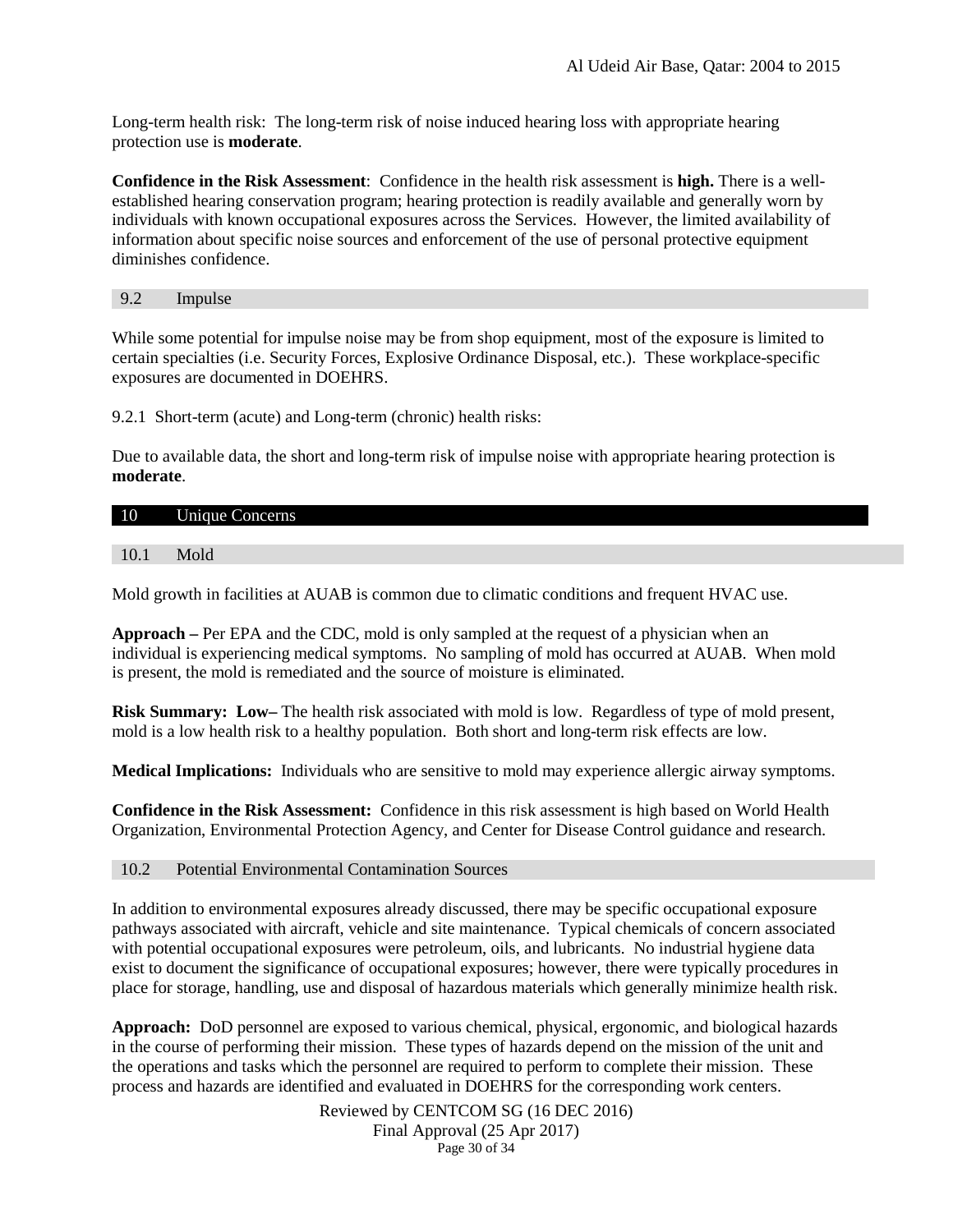Regulated hazardous medical waste (red-bagged) is collected and incinerated onsite. Solid waste is primarily being disposed of through a host nation contractor. Currently, proper handling, storage, and disposal of industrial waste generated on base are coordinated at the unit level with long term storage at the hazardous material/waste storage site. No obvious signs of major spills or tank leakage were noted when coalition forces occupied Al Udeid. There are a few chemical latrines on base of which they are plumbed and sewage is pumped to black water storage tanks then pumped into trucks for disposal offbase. No specific health risks associated with these waste management operations have been identified. No significant incidents have occurred at AUAB regarding fuel, petroleum or industrial chemical spills.

10.2.1 Short (acute) and long-term (chronic) health risks:

**Risk Summary: Medium** – The health risk associated with these hazards depends on a number of elements including what materials are used, how long the exposure lasts, what is done to the material, the environment where the task or operation is performed, and what controls are used.

**Medical implications:** Exposures to these occupational hazards can occur through inhalation (air), skin contact, or ingestion; however exposures through air are generally associated with the highest health risk.

**Confidence in the risk assessment:** Confidence in the risk assessment is low. Typical chemicals of concern associated with potential occupational exposures are petroleum, oils, and lubricants. These were generally present in relatively low volumes. Procedures for storage, handling, use and disposal of hazardous materials were in place throughout the theater of operations to minimize health risk.

# <span id="page-30-0"></span>10.3 Pesticides/Pest Control

Much of the pest control at this site consists of trapping and small area treatment for ants, spiders and rodents with baits, glue boxes and pyrethroids. Larvicides are used for mosquito larval control. Some limited area residual pest control is performed to control mosquitoes in isolated locations. Personnel may have been incidentally exposed to very low levels of pesticide during pest control operations.

10.3.1 Short and Long-term health risks:

**Approach:** The Integrated Pest Management Plan for Qatar was reviewed for compliance with DoDI 4150.07 requirements. In addition, U. S. military entomologists who served at AUAB and the Navy Entomology Center of Excellence were consulted about their knowledge of pest management activities at these camps.

**Risk Summary: Low**, based on available data

Short-term health risk: No short-term health risk was identified based on available data.

Long-term health risk: No long-term health risk was identified based on available data.

**Confidence in the risk assessment:** Confidence in the risk assessment is **high**. The integrated pest management plan emphasizes non-chemical control over the use of chemical pesticides. The potential for camp residents to come in contact with improperly formulated insecticides is remote.

# <span id="page-30-2"></span><span id="page-30-1"></span>10.4 Asbestos and Lead-Based Paint

10.4.1 Site-Specific Conditions:

Reviewed by CENTCOM SG (16 DEC 2016) Final Approval (25 Apr 2017) Page 31 of 34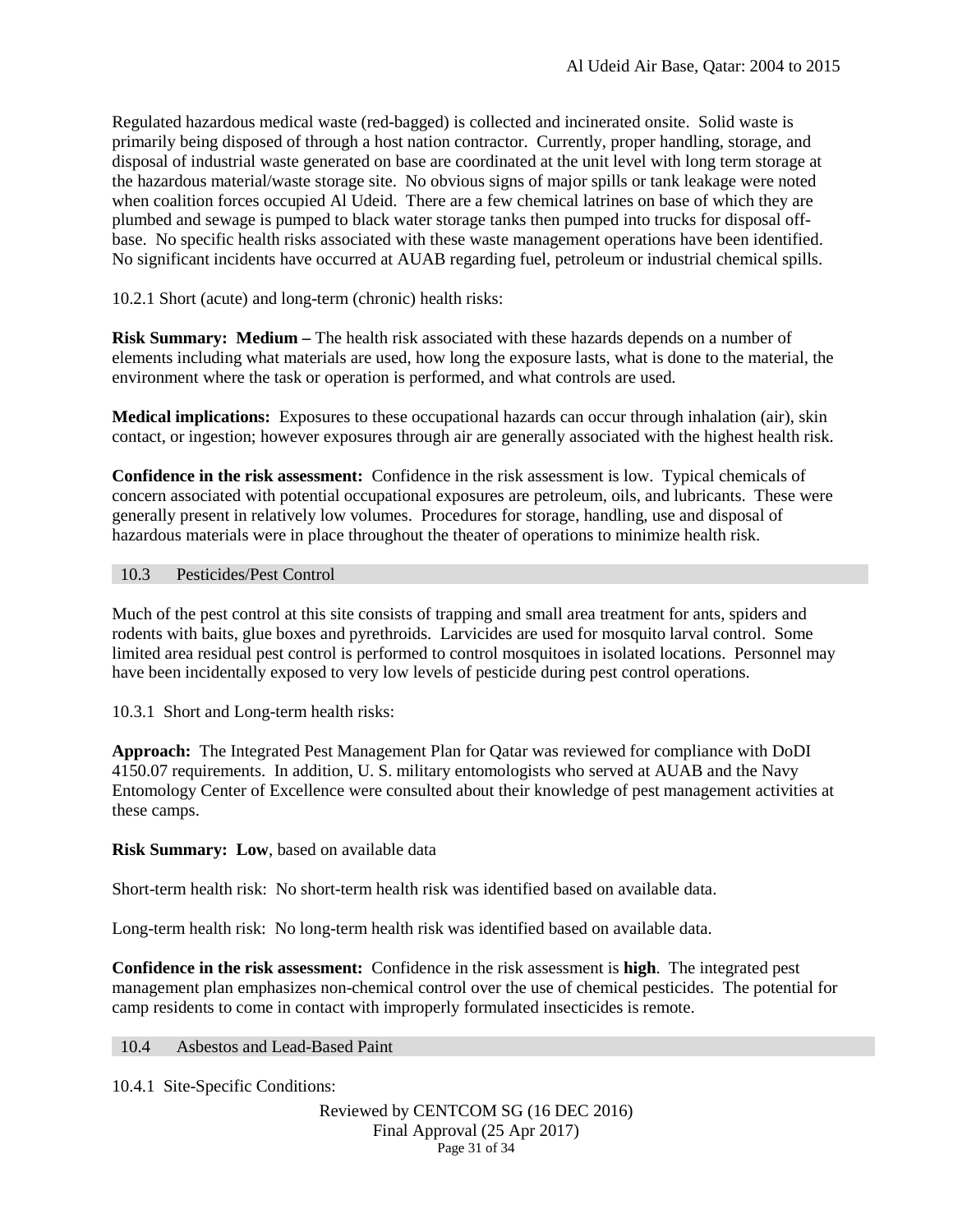There is no specific information available to assess the asbestos hazard. Lead-based paint was used at AUAB. All areas have not been identified where LBP may be present. Bioenvironmental Engineering has an inventory of facilities where LBP has been discovered. CE Environmental does not maintain an inventory. Facilities are well-maintained and there are no known areas were paint is flaking or peeling. Any previously flaking or peeling areas were mitigated.

10.4.2 Short-term (acute) health risk:

**Risk Summary: Low**, based on available data.

**Medical Implications:** None - No data was available upon which to base a risk assessment specific to AUAB.

**Confidence in the risk assessment: High**, based on available data.

10.4.3 Long-term (chronic) health risk:

**Risk Summary: Low**, based on available data.

**Medical Implications:** None - No data was available upon which to base a risk assessment specific to AUAB.

**Confidence in the risk assessment: High**, based on available data.

#### <span id="page-31-0"></span>10.5 Burn Pit

AUAB does not have any burn pits; however, occasional burning does occur. The burning consists of only papers and occurs infrequently, no more than one 55 gallon drum. There are no generalized impacts from these burn operations. The EMDG has two small medical waste incinerators but there are no populations at risk from when these operate because of their location and the prevailing winds.

10.5.1 There are currently no burn pits in operation at Al Udeid AB.

10.5.2 Exposure Guidelines: N/A

10.5.2.1 Sample data/Notes: N/A

- 10.5.2.2 Short-term health risks: None identified.
- 10.5.2.3 Long-term health risk: None identified.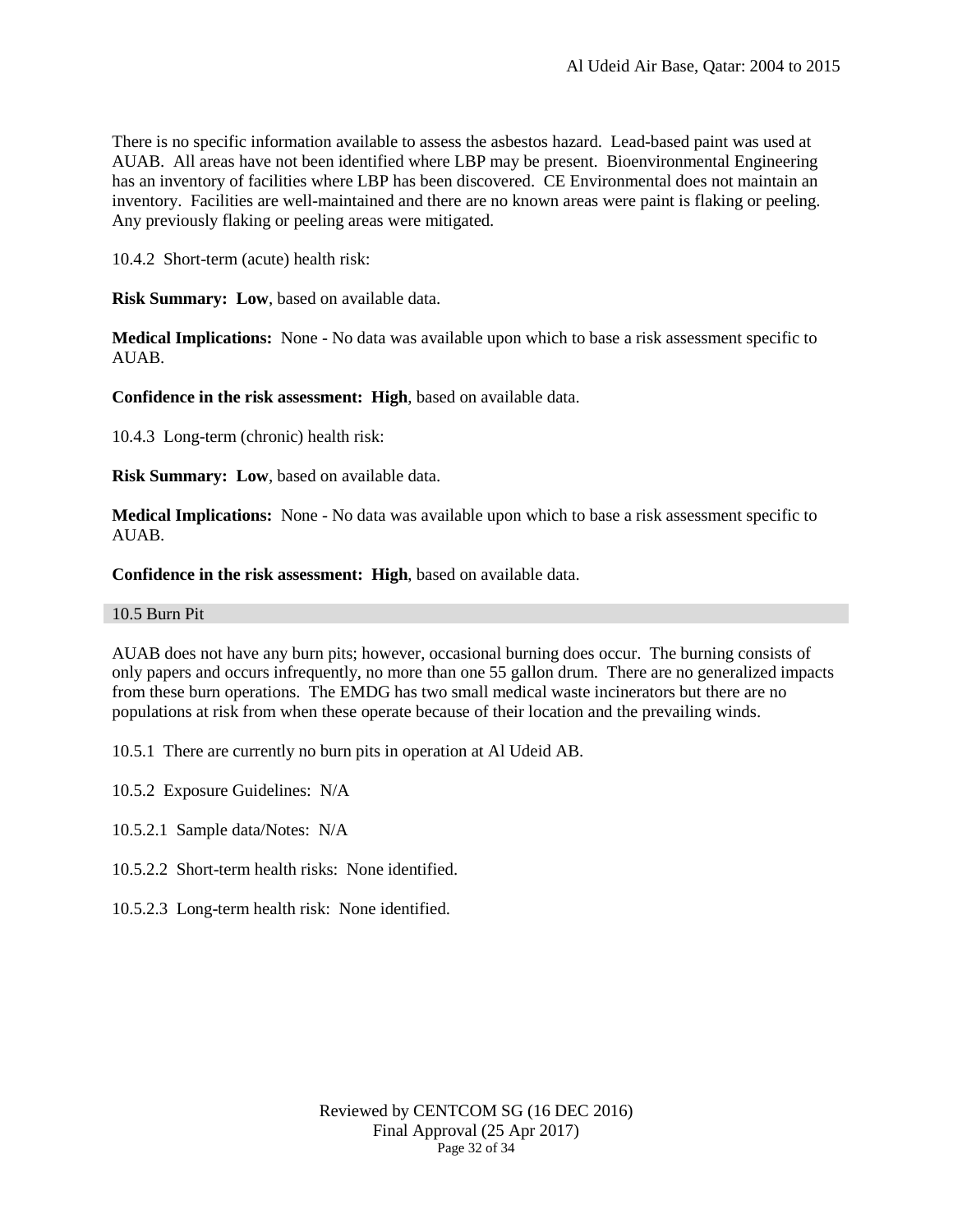### 11 References

# *POEMS developed according to:*

- **1.** DoDI 6490.03, *Deployment Health*, 2006.
- **2.** JCSM (MCM) 0028-07, *Procedures for Deployment Health Surveillance,* 2007.
- **3.** DoDI 6055.05, Occupational and Environmental Health, 2008.
- **4.** Klaassen, C.D. *Casarett & Doull's Toxicology: the Basic Science of Exposures*, Chapter 2, Principles of Toxicology; Fifth Edition, McGraw Hill, New York.

# *Site description and baseline information obtained from:*

**5.** Occupational and Environmental Health Site Assessment for Base Camp Al Udeid Air Base, Qatar, Survey ID: 242063, August 4, 2014.

# *Sampling data were obtained from the:*

- **6.** Defense Occupational and Environmental Health Readiness System (referred to as the DOEHRS-EH database) at [https://doehrs-ih.csd.disa.mil/Doehrs/.](https://doehrs-ih.csd.disa.mil/Doehrs/) Some of the data may be classified or otherwise have some restricted distribution. See discussion below.
- **7.** Military Exposure Surveillance Library: <https://mesl.apgea.army.mil/mesl/>. Some of the data and reports used may be classified or otherwise have some restricted distribution.

# *Additional environmental health reports/survey documents are from the:*

- **8.** Al Udeid Air Base Wikipedi[a https://en.wikipedia.org/wiki/Al\\_Udeid\\_Air\\_Base](https://en.wikipedia.org/wiki/Al_Udeid_Air_Base)
- **9.** Qatar Al Udeid Air Base GlobalSecurity.Org -

<http://www.globalsecurity.org/military/facility/udeid.htm>

### *Chemical hazards (air, water, soil) evaluated based on military exposure guidelines (MEGs) and risk assessment methodology in:*

- **10.** USACHPPM June 2010 Revision, Technical Guide (TG230), "Environmental Health Risk Assessment and Chemical Exposure Guidelines for Deployed Military Personnel". For further information, contact USAPHC Environmental Health Risk Assessment Program at: commercial 410-436-2953 or DSN 584- 2953.
- **11.** Department of the Army Technical Bulletin Medical (TB MED) 577, Sanitary Control and Surveillance of Field Water Supplies, TB Med 577, NAVMED P-5010-10, AFMAN 48-138, 1 May 2010.
- **12.** USACHPPM, Particulate Matter Factsheet No. 64-009-0708, 2008.

# *Regional/country information on endemic/infectious disease and heat/cold from the:*

**13.** Centers for Disease Control and Prevention (CDC) Travelers' Health website [\(http://wwwnc.cdc.gov/travel/destinations/traveler/none/qatar\)](http://wwwnc.cdc.gov/travel/destinations/traveler/none/qatar), "Destinations" section, Qatar

- **14.** World Health Organization (WHO) World Malaria Report 2012, page 141.
- **15.** "Cutaneous Leishmaniasis in U.S. Military Personnel Southwest/Central Asia, 2002-2003." Morbidity and Mortality Weekly Report (MMWR), October 24, 2003 / 52(42);1009-1012. <http://www.cdc.gov/mmwr/preview/mmwrhtml/mm5242a1.htm>

**16.** Hartzell JD, Peng SW, Wood-Morris RN, Sarmiento DM, Collen JF, Robben PM, et al. Atypical Q fever in US soldiers. Emerg Infect Dis [serial on the Internet]. 2007 Aug. Available from <http://wwwnc.cdc.gov/eid/article/13/8/07-0218.htm>